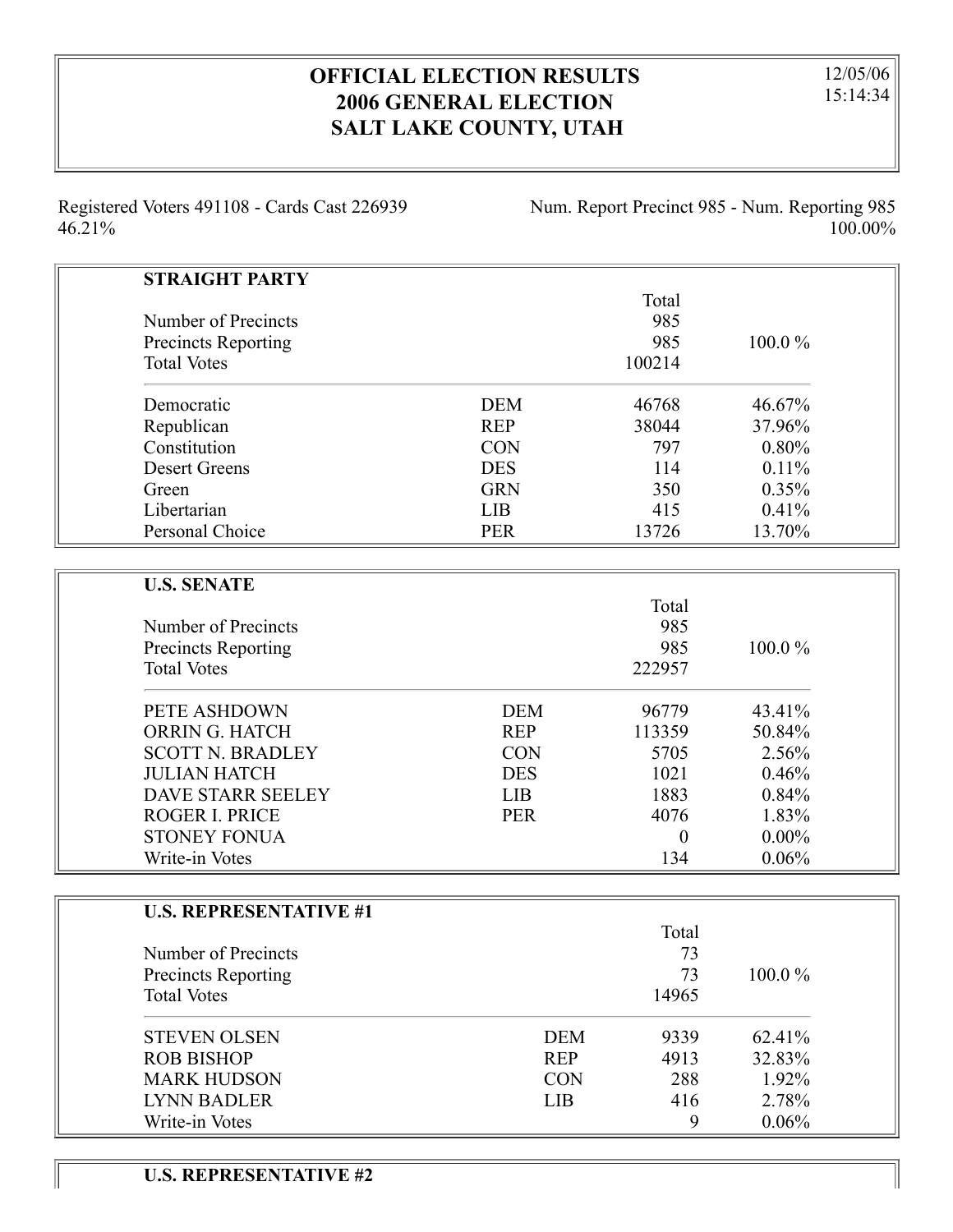| Number of Precincts                              |            | Total<br>588  |        |
|--------------------------------------------------|------------|---------------|--------|
| <b>Precincts Reporting</b><br><b>Total Votes</b> |            | 588<br>130129 | 100.0% |
| <b>JIM MATHESON</b>                              | <b>DEM</b> | 88595         | 68.08% |
| <b>LAVAR CHRISTENSEN</b>                         | <b>REP</b> | 36494         | 28.04% |
| W. DAVID PERRY                                   | <b>CON</b> | 1281          | 0.98%  |
| <b>BOB BRISTER</b>                               | <b>GRN</b> | 2711          | 2.08%  |
| <b>AUSTIN SHERWOOD LETT</b>                      | <b>LIB</b> | 988           | 0.76%  |
| Write-in Votes                                   |            | 60            | 0.05%  |
| <b>U.S. REPRESENTATIVE #3</b>                    |            |               |        |
|                                                  |            | Total         |        |
| Number of Precincts                              |            | 324           |        |
| <b>Precincts Reporting</b>                       |            | 324           | 100.0% |
| <b>Total Votes</b>                               |            | 77531         |        |
| <b>CHRISTIAN BURRIDGE</b>                        | <b>DEM</b> | 31550         | 40.69% |
| <b>CHRIS CANNON</b>                              | <b>REP</b> | 40751         | 52.56% |
| <b>JIM NOORLANDER</b>                            | <b>CON</b> | 4067          | 5.25%  |
| PHILIP LEAR HALLMAN                              | LIB        | 1107          | 1.43%  |
| Write-in Votes                                   |            | 56            | 0.07%  |
|                                                  |            |               |        |
| <b>STATE SENATOR DIST #2</b>                     |            |               |        |
|                                                  |            | Total         |        |
| Number of Precincts                              |            | 72            |        |
| <b>Precincts Reporting</b>                       |            | 72            | 100.0% |
| <b>Total Votes</b>                               |            | 18393         |        |
| <b>SCOTT MCCOY</b>                               | <b>DEM</b> | 12614         | 68.58% |
| <b>JOSEPH Q JARVIS</b>                           | <b>REP</b> | 4999          | 27.18% |
| <b>KEN A. BOWERS</b>                             | <b>CON</b> | 322           | 1.75%  |
| <b>KEN LARSEN</b>                                | <b>PER</b> | 443           | 2.41%  |
| Write-in Votes                                   |            | 15            | 0.08%  |
|                                                  |            |               |        |
| <b>STATE SENATOR DIST #3</b>                     |            |               |        |
|                                                  |            | Total<br>95   |        |
| Number of Precincts                              |            | 95            | 100.0% |
| Precincts Reporting<br><b>Total Votes</b>        |            | 16467         |        |
|                                                  |            |               |        |
| <b>GENE DAVIS</b>                                | <b>DEM</b> | 8983          | 54.55% |
| <b>JULENE B. OLIVER</b>                          | <b>REP</b> | 7032          | 42.70% |
| <b>BRIAN MECHAM</b>                              | <b>CON</b> | 444           | 2.70%  |
| Write-in Votes                                   |            | 8             | 0.05%  |
| <b>STATE SENATOR DIST #4</b>                     |            |               |        |
|                                                  |            | Total         |        |
| Number of Precincts                              |            | 94            |        |

Precincts Reporting 2001 2008 100.0 %

Total Votes 25506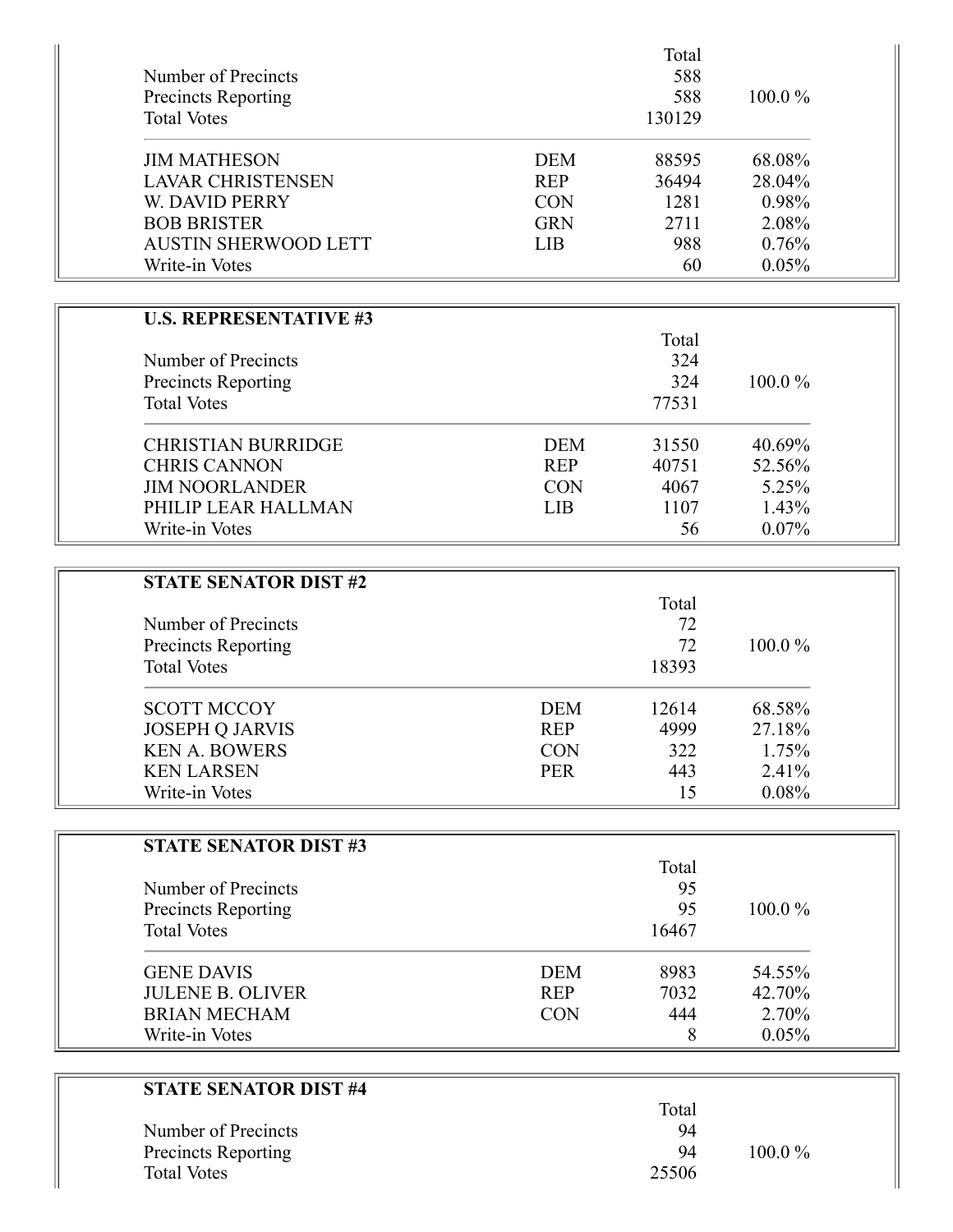| PATRICIA W. JONES<br><b>DIRK ANJEWIERDEN IV</b><br>Write-in Votes | <b>DEM</b><br><b>REP</b> | 14274<br>11211<br>21 | 55.96%<br>43.95%<br>0.08% |  |
|-------------------------------------------------------------------|--------------------------|----------------------|---------------------------|--|
|                                                                   |                          |                      |                           |  |
| <b>STATE SENATOR DIST #5</b>                                      |                          |                      |                           |  |
| Number of Precincts                                               |                          | Total<br>55          |                           |  |
| <b>Precincts Reporting</b>                                        |                          | 55                   | 100.0%                    |  |
| <b>Total Votes</b>                                                |                          | 10206                |                           |  |
|                                                                   |                          |                      |                           |  |
| <b>ED MAYNE</b>                                                   | <b>DEM</b>               | 10067                | 98.64%                    |  |
| Write-in Votes                                                    |                          | 139                  | 1.36%                     |  |
|                                                                   |                          |                      |                           |  |
| <b>STATE SENATOR DIST #7</b>                                      |                          |                      |                           |  |
| Number of Precincts                                               |                          | Total<br>99          |                           |  |
| <b>Precincts Reporting</b>                                        |                          | 99                   | 100.0%                    |  |
| <b>Total Votes</b>                                                |                          | 29018                |                           |  |
|                                                                   |                          |                      |                           |  |
| <b>ROSS I. ROMERO</b>                                             | <b>DEM</b>               | 18589                | 64.06%                    |  |
| <b>BRYCE JOLLEY</b>                                               | <b>REP</b>               | 9950                 | 34.29%                    |  |
| <b>JARED BECK</b>                                                 | <b>CON</b>               | 462                  | 1.59%                     |  |
| Write-in Votes                                                    |                          | 17                   | 0.06%                     |  |
|                                                                   |                          |                      |                           |  |
| <b>STATE SENATOR DIST #9</b>                                      |                          | Total                |                           |  |
| Number of Precincts                                               |                          | 120                  |                           |  |
| <b>Precincts Reporting</b>                                        |                          | 120                  | 100.0%                    |  |
| <b>Total Votes</b>                                                |                          | 22463                |                           |  |
| <b>TRISHA S. BECK</b>                                             | <b>DEM</b>               | 10696                | 47.62%                    |  |
| WAYNE NIEDERHAUSER                                                | <b>REP</b>               | 11749                | 52.30%                    |  |
| Write-in Votes                                                    |                          | 18                   | 0.08%                     |  |
|                                                                   |                          |                      |                           |  |
| <b>STATE SENATOR DIST #11</b>                                     |                          |                      |                           |  |
|                                                                   |                          | Total                |                           |  |
| Number of Precincts                                               |                          | 49                   |                           |  |
| <b>Precincts Reporting</b>                                        |                          | 49                   | 100.0%                    |  |
| <b>Total Votes</b>                                                |                          | 12987                |                           |  |
| <b>ADAM DOUGLAS FORD</b>                                          | <b>DEM</b>               | 4818                 | 37.10%                    |  |
| HOWARD A. STEPHENSON                                              | <b>REP</b>               | 8161                 | 62.84%                    |  |
| Write-in Votes                                                    |                          | 8                    | 0.06%                     |  |
|                                                                   |                          |                      |                           |  |
| <b>STATE SENATOR DIST #12</b>                                     |                          |                      |                           |  |
|                                                                   |                          | Total                |                           |  |
| Number of Precincts                                               |                          | 63<br>63             | 100.0%                    |  |
| <b>Precincts Reporting</b><br><b>Total Votes</b>                  |                          | 14564                |                           |  |
|                                                                   |                          |                      |                           |  |
| <b>BRENT H. GOODFELLOW</b>                                        | <b>DEM</b>               | 7324                 | 50.29%                    |  |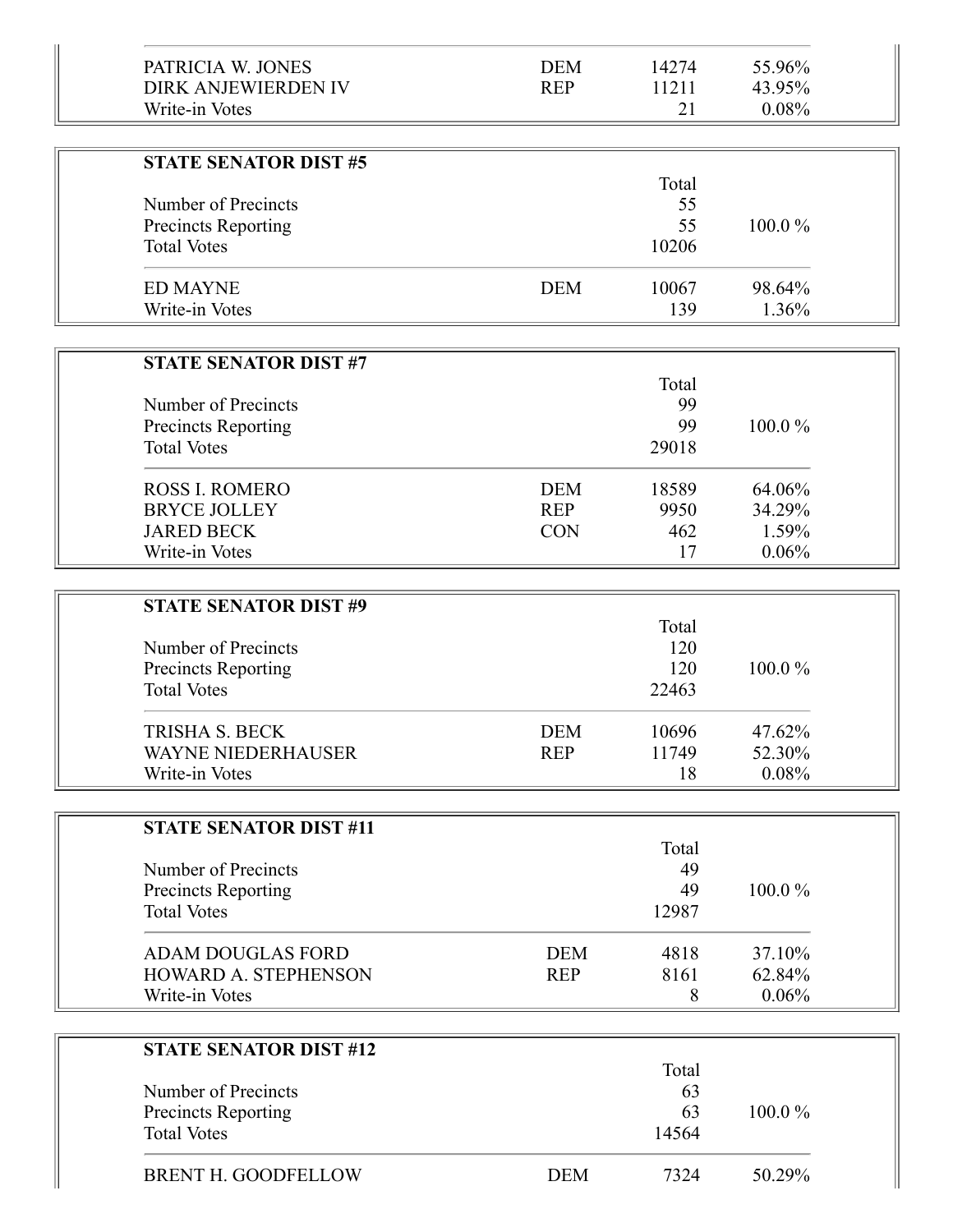| <b>CHRISTY ACHZIGER</b>         | <b>REP</b> | 6506         | 44.67%   |  |
|---------------------------------|------------|--------------|----------|--|
| <b>GRANT (RAY) PEARSON</b>      | <b>CON</b> | 730          | 5.01%    |  |
| Write-in Votes                  |            | 4            | 0.03%    |  |
|                                 |            |              |          |  |
| <b>STATE REPRESENTATIVE #20</b> |            |              |          |  |
|                                 |            | Total        |          |  |
| Number of Precincts             |            | 5            |          |  |
| <b>Precincts Reporting</b>      |            | 5            | 100.0%   |  |
| <b>Total Votes</b>              |            | 710          |          |  |
| <b>BETH HOLBROOK</b>            | <b>DEM</b> | 391          | 55.07%   |  |
| PAUL A. NEUENSCHWAND            | <b>REP</b> | 294          | 41.41%   |  |
| <b>ROBERT G. MOULTRIE</b>       | <b>CON</b> | 25           | $3.52\%$ |  |
| Write-in Votes                  |            | $\mathbf{0}$ | $0.00\%$ |  |
|                                 |            |              |          |  |
| <b>STATE REPRESENTATIVE #22</b> |            |              |          |  |
|                                 |            | Total        |          |  |
| Number of Precincts             |            | 29           |          |  |
| <b>Precincts Reporting</b>      |            | 29           | 100.0%   |  |
| <b>Total Votes</b>              |            | 5616         |          |  |
| CARL WILLIAM DUCKWOR            | <b>DEM</b> | 2635         | 46.92%   |  |
| <b>DEENA DETTON ELY</b>         | <b>REP</b> | 2602         | 46.33%   |  |
| <b>MARILEE ROOSE</b>            | <b>CON</b> | 202          | $3.60\%$ |  |
| <b>SARGE FROEHLE</b>            | <b>PER</b> | 172          | 3.06%    |  |
| Write-in Votes                  |            | 5            | 0.09%    |  |
|                                 |            |              |          |  |
| <b>STATE REPRESENTATIVE #23</b> |            |              |          |  |
|                                 |            | Total        |          |  |
| Number of Precincts             |            | 21           |          |  |
| <b>Precincts Reporting</b>      |            | 21           | 100.0%   |  |
| <b>Total Votes</b>              |            | 3877         |          |  |
| <b>JEN SEELIG</b>               | <b>DEM</b> | 2279         | 58.78%   |  |
| <b>KELLI P. DICKERSON</b>       | <b>REP</b> | 1441         | 37.17%   |  |
| F. JOSEPH IRISH                 | <b>PER</b> | 154          | 3.97%    |  |
| Write-in Votes                  |            | 3            | 0.08%    |  |
|                                 |            |              |          |  |
| <b>STATE REPRESENTATIVE #24</b> |            |              |          |  |
|                                 |            | Total        |          |  |
| Number of Precincts             |            | 31           |          |  |
| <b>Precincts Reporting</b>      |            | 31           | 100.0%   |  |
| <b>Total Votes</b>              |            | 7806         |          |  |
| <b>RALPH BECKER</b>             | <b>DEM</b> | 7477         | 95.79%   |  |
| <b>EDWARD JAMES AHO</b>         | <b>PER</b> | 282          | 3.61%    |  |
| Write-in Votes                  |            | 47           | 0.60%    |  |
|                                 |            |              |          |  |

| <b>STATE REPRESENTATIVE #25</b> |  |
|---------------------------------|--|
|---------------------------------|--|

Number of Precincts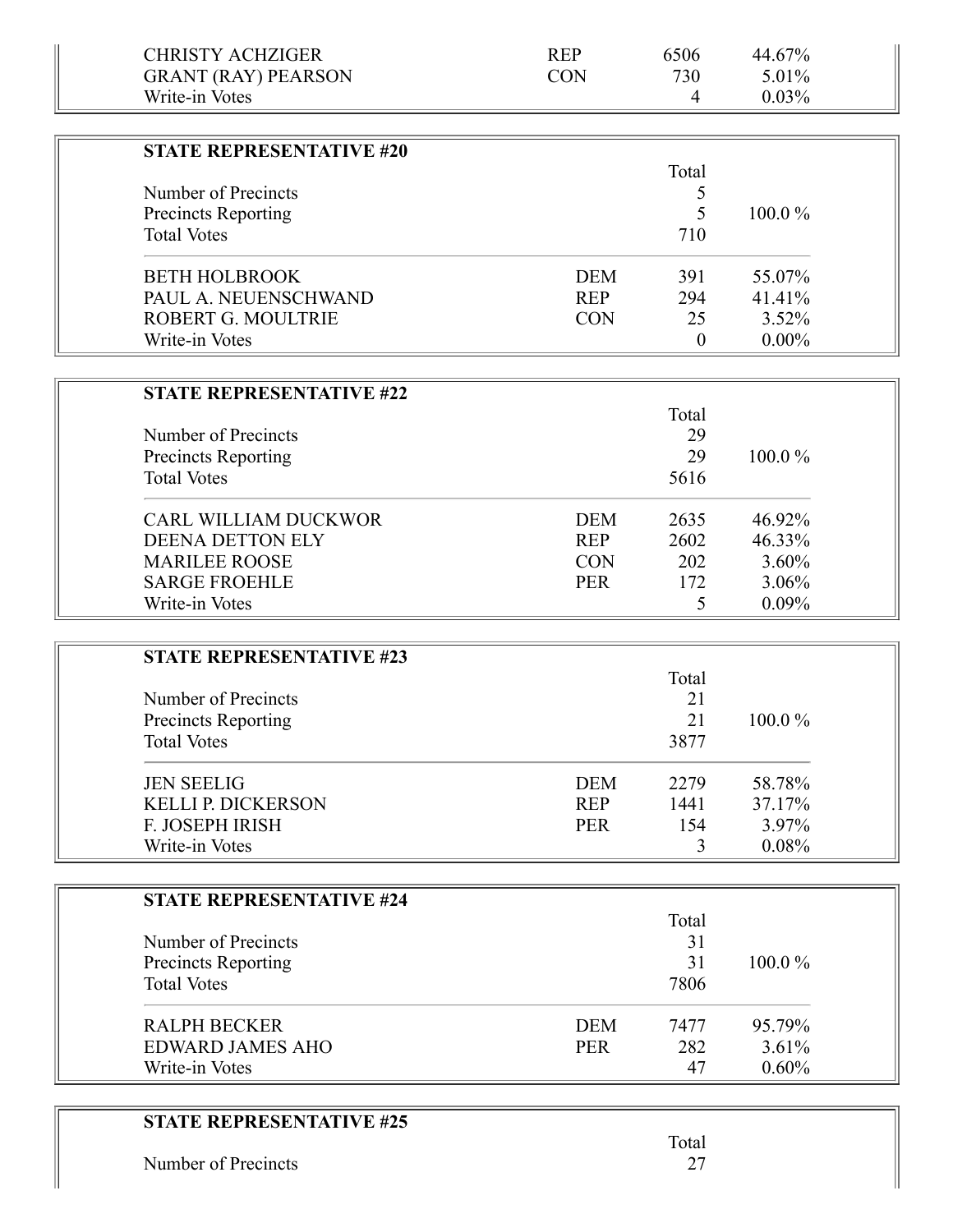| <b>Precincts Reporting</b><br><b>Total Votes</b>          |                          | 27<br>6592   | 100.0%           |  |
|-----------------------------------------------------------|--------------------------|--------------|------------------|--|
| <b>CHRISTINE "CHRIS" JOHNSON</b><br><b>KENNETH GROVER</b> | <b>DEM</b><br><b>REP</b> | 5041<br>1540 | 76.47%<br>23.36% |  |
| Write-in Votes                                            |                          | 11           | 0.17%            |  |
| <b>STATE REPRESENTATIVE #26</b>                           |                          |              |                  |  |
|                                                           |                          | Total        |                  |  |
| Number of Precincts                                       |                          | 19           |                  |  |
| <b>Precincts Reporting</b>                                |                          | 19           | 100.0%           |  |
| <b>Total Votes</b>                                        |                          | 3341         |                  |  |
| <b>DAVID LITVACK</b>                                      | <b>DEM</b>               | 2223         | 66.54%           |  |
| <b>JONATHAN STORRS</b>                                    | <b>REP</b>               | 1114         | 33.34%           |  |
| Write-in Votes                                            |                          | 4            | 0.12%            |  |
|                                                           |                          |              |                  |  |
| <b>STATE REPRESENTATIVE #28</b>                           |                          | Total        |                  |  |
| Number of Precincts                                       |                          | 32           |                  |  |
| <b>Precincts Reporting</b>                                |                          | 32           | 100.0%           |  |
| <b>Total Votes</b>                                        |                          | 11295        |                  |  |
| <b>ROZ MCGEE</b>                                          | <b>DEM</b>               | 6629         | 58.69%           |  |
| <b>THOMAS WRIGHT</b>                                      | <b>REP</b>               | 4646         | 41.13%           |  |
| Write-in Votes                                            |                          | 20           | 0.18%            |  |
|                                                           |                          |              |                  |  |
| <b>STATE REPRESENTATIVE #29</b>                           |                          | Total        |                  |  |
| Number of Precincts                                       |                          | 21           |                  |  |
| <b>Precincts Reporting</b>                                |                          | 21           | 100.0%           |  |
| <b>Total Votes</b>                                        |                          | 4840         |                  |  |
| <b>JANICE FISHER</b>                                      | <b>DEM</b>               | 2272         | 46.94%           |  |
| PHILLIP M. CONDER                                         | <b>REP</b>               | 2180         | 45.04%           |  |
| <b>SUSAN KAYE SORENSEN</b>                                | <b>CON</b>               | 251          | 5.19%            |  |
| <b>ANNELIESE HINKLE</b>                                   | <b>PER</b>               | 135          | 2.79%            |  |
| Write-in Votes                                            |                          | 2            | 0.04%            |  |
|                                                           |                          |              |                  |  |
| <b>STATE REPRESENTATIVE #30</b>                           |                          | Total        |                  |  |
| Number of Precincts                                       |                          | 27           |                  |  |
| Precincts Reporting                                       |                          | 27           | 100.0%           |  |
| <b>Total Votes</b>                                        |                          | 7706         |                  |  |
| <b>JACKIE BISKUPSKI</b>                                   | <b>DEM</b>               | 5965         | 77.41%           |  |
| KAY M. GARSKE                                             | <b>REP</b>               | 1554         | 20.17%           |  |
| <b>IAN K. SCHARINE</b>                                    | <b>PER</b>               | 185          | 2.40%            |  |
| Write-in Votes                                            |                          | 2            | 0.03%            |  |
|                                                           |                          |              |                  |  |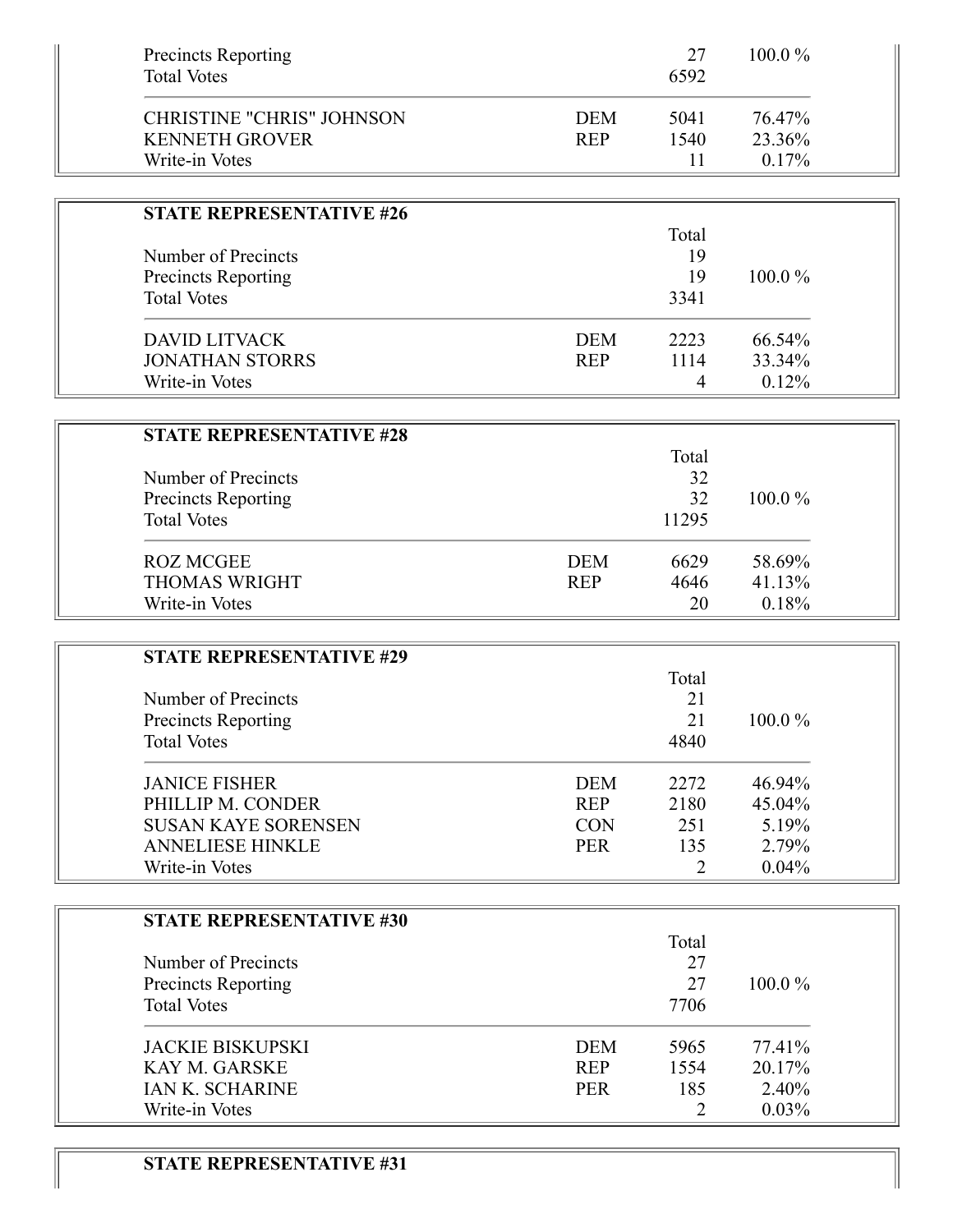| Number of Precincts<br><b>Precincts Reporting</b><br><b>Total Votes</b> |            | Total<br>30<br>30<br>6373 | $100.0\%$ |
|-------------------------------------------------------------------------|------------|---------------------------|-----------|
| <b>LARRY WILEY</b>                                                      | <b>DEM</b> | 4145                      | 65.04%    |
| <b>ART HADDOW</b>                                                       | <b>REP</b> | 2224                      | 34.90%    |
| Write-in Votes                                                          |            | 4                         | 0.06%     |

| <b>STATE REPRESENTATIVE #32</b> |            |      |           |
|---------------------------------|------------|------|-----------|
|                                 | Total      |      |           |
| Number of Precincts             | 17<br>17   |      |           |
| <b>Precincts Reporting</b>      |            |      | $100.0\%$ |
| <b>Total Votes</b>              |            | 5468 |           |
| <b>MICHAEL LEE</b>              | <b>DEM</b> | 2178 | 39.83%    |
| <b>RON BIGELOW</b>              | <b>REP</b> | 3289 | 60.15%    |
| Write-in Votes                  |            |      | $0.02\%$  |

| <b>STATE REPRESENTATIVE #33</b> |            |       |           |
|---------------------------------|------------|-------|-----------|
|                                 |            | Total |           |
| Number of Precincts             |            | 21    |           |
| Precincts Reporting             |            | 21    | $100.0\%$ |
| <b>Total Votes</b>              |            | 4292  |           |
| <b>NEAL B HENDRICKSON</b>       | <b>DEM</b> | 2422  | 56.43%    |
| JOSEPH (PETE) MOESSE            | <b>REP</b> | 1863  | 43.41%    |
| Write-in Votes                  |            |       | 0.16%     |

| <b>STATE REPRESENTATIVE #34</b> |            |       |           |
|---------------------------------|------------|-------|-----------|
|                                 |            | Total |           |
| Number of Precincts             |            | 24    |           |
| Precincts Reporting             |            | 24    | $100.0\%$ |
| <b>Total Votes</b>              |            | 4513  |           |
| KORY M. HOLDAWAY                | <b>REP</b> | 4422  | 97.98%    |
| Write-in Votes                  |            | 91    | $2.02\%$  |

| <b>STATE REPRESENTATIVE #35</b> |            |      |           |
|---------------------------------|------------|------|-----------|
|                                 |            |      |           |
| Number of Precincts             |            | 28   |           |
| Precincts Reporting             |            | 28   | $100.0\%$ |
| <b>Total Votes</b>              |            | 4257 |           |
| <b>MARK A. WHEATLEY</b>         | <b>DEM</b> | 2433 | 57.15%    |
| <b>JAY BRUMMETT</b>             | <b>REP</b> | 1514 | 35.56%    |
| <b>CHRIS KNAPP</b>              | <b>CON</b> | 183  | $4.30\%$  |
| <b>BEN VALDEZ JR.</b>           | <b>PER</b> | 126  | 2.96%     |
| Write-in Votes                  |            |      | $0.02\%$  |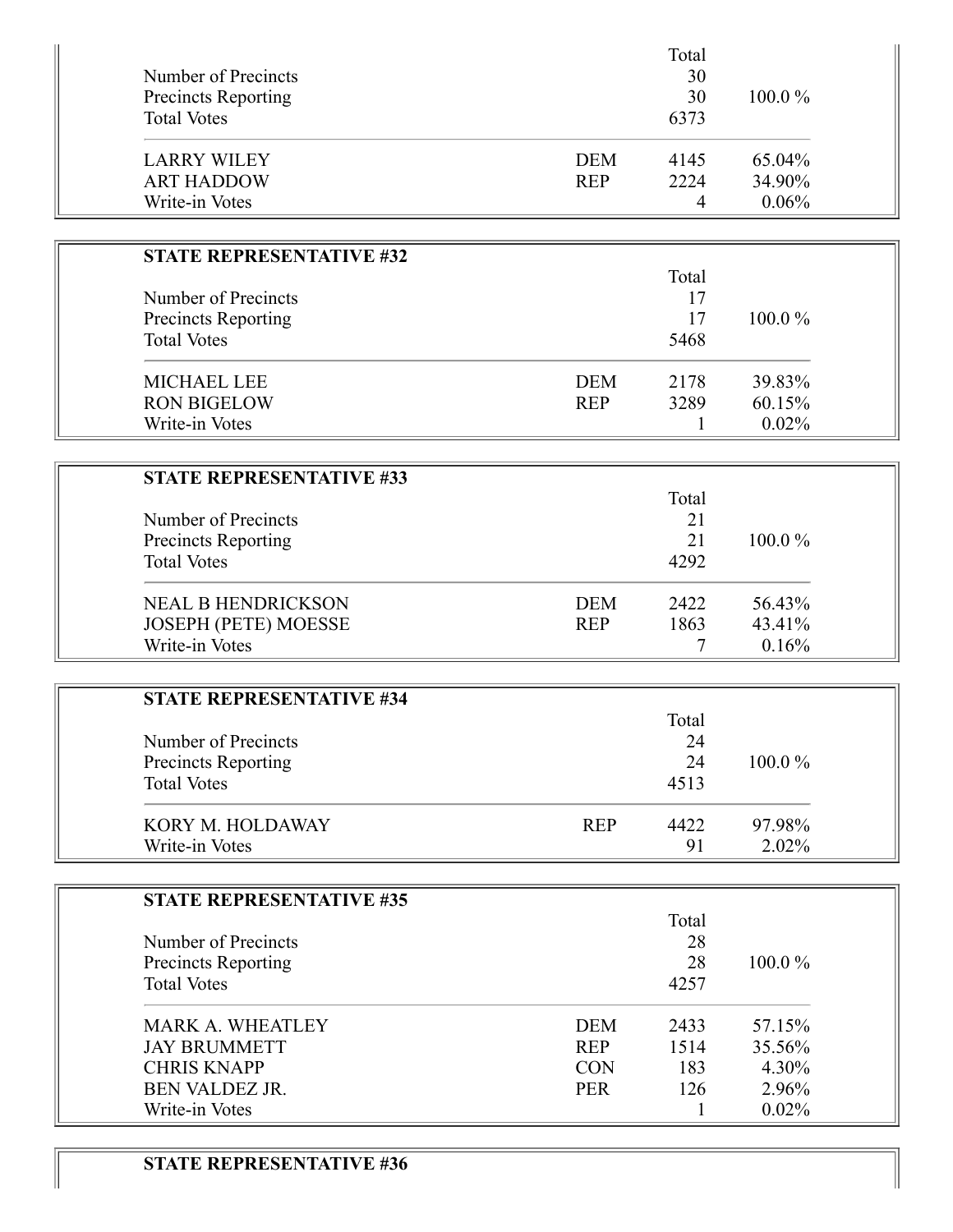| Number of Precincts<br><b>Precincts Reporting</b><br><b>Total Votes</b> |            | Total<br>33<br>33<br>12014 |           |  |
|-------------------------------------------------------------------------|------------|----------------------------|-----------|--|
| PHIL RIESEN                                                             | <b>DEM</b> | 6111                       | 50.87%    |  |
| <b>SUSAN LAWRENCE</b>                                                   | <b>REP</b> | 5894                       | 49.06%    |  |
| Write-in Votes                                                          |            | 9                          | $0.07\%$  |  |
| <b>STATE REPRESENTATIVE #37</b>                                         |            |                            |           |  |
|                                                                         |            | Total                      |           |  |
| Number of Precincts                                                     |            | 44                         |           |  |
| <b>Precincts Reporting</b>                                              |            | 44                         | $100.0\%$ |  |
| <b>Total Votes</b>                                                      |            | 10686                      |           |  |
| <b>CAROL SPACKMAN MOSS</b>                                              | <b>DEM</b> | 6203                       | 58.05%    |  |
| <b>SANDY THACKERAY</b>                                                  | <b>REP</b> | 4478                       | 41.91%    |  |
| Write-in Votes                                                          |            | 5                          | 0.05%     |  |

| <b>STATE REPRESENTATIVE #38</b> |            |       |           |
|---------------------------------|------------|-------|-----------|
|                                 |            | Total |           |
| Number of Precincts             |            | 23    |           |
| <b>Precincts Reporting</b>      |            | 23    | $100.0\%$ |
| <b>Total Votes</b>              |            | 4377  |           |
| <b>CHUCK MCDOWELL</b>           | <b>DEM</b> | 1921  | 43.89%    |
| <b>ERIC HUTCHINGS</b>           | <b>REP</b> | 2246  | 51.31%    |
| <b>KELLI WOOD</b>               | <b>CON</b> | 206   | 4.71%     |
| Write-in Votes                  |            |       | $0.09\%$  |

| <b>STATE REPRESENTATIVE #39</b> |            |       |           |
|---------------------------------|------------|-------|-----------|
|                                 |            | Total |           |
| Number of Precincts             |            | 26    |           |
| Precincts Reporting             |            | 26    | $100.0\%$ |
| <b>Total Votes</b>              |            | 3972  |           |
| <b>JIM DUNNIGAN</b>             | <b>REP</b> | 3874  | 97.53%    |
| Write-in Votes                  |            | 98    | 2.47%     |

| <b>STATE REPRESENTATIVE #40</b> |                    |           |
|---------------------------------|--------------------|-----------|
|                                 | Total              |           |
| Number of Precincts             | 36                 |           |
| <b>Precincts Reporting</b>      | 36                 | $100.0\%$ |
| <b>Total Votes</b>              | 7845               |           |
| LYNN HEMINGWAY                  | <b>DEM</b><br>4618 | 58.87%    |
| <b>DUANE B MILLARD</b>          | 3221<br><b>REP</b> | 41.06%    |
| Write-in Votes                  |                    | $0.08\%$  |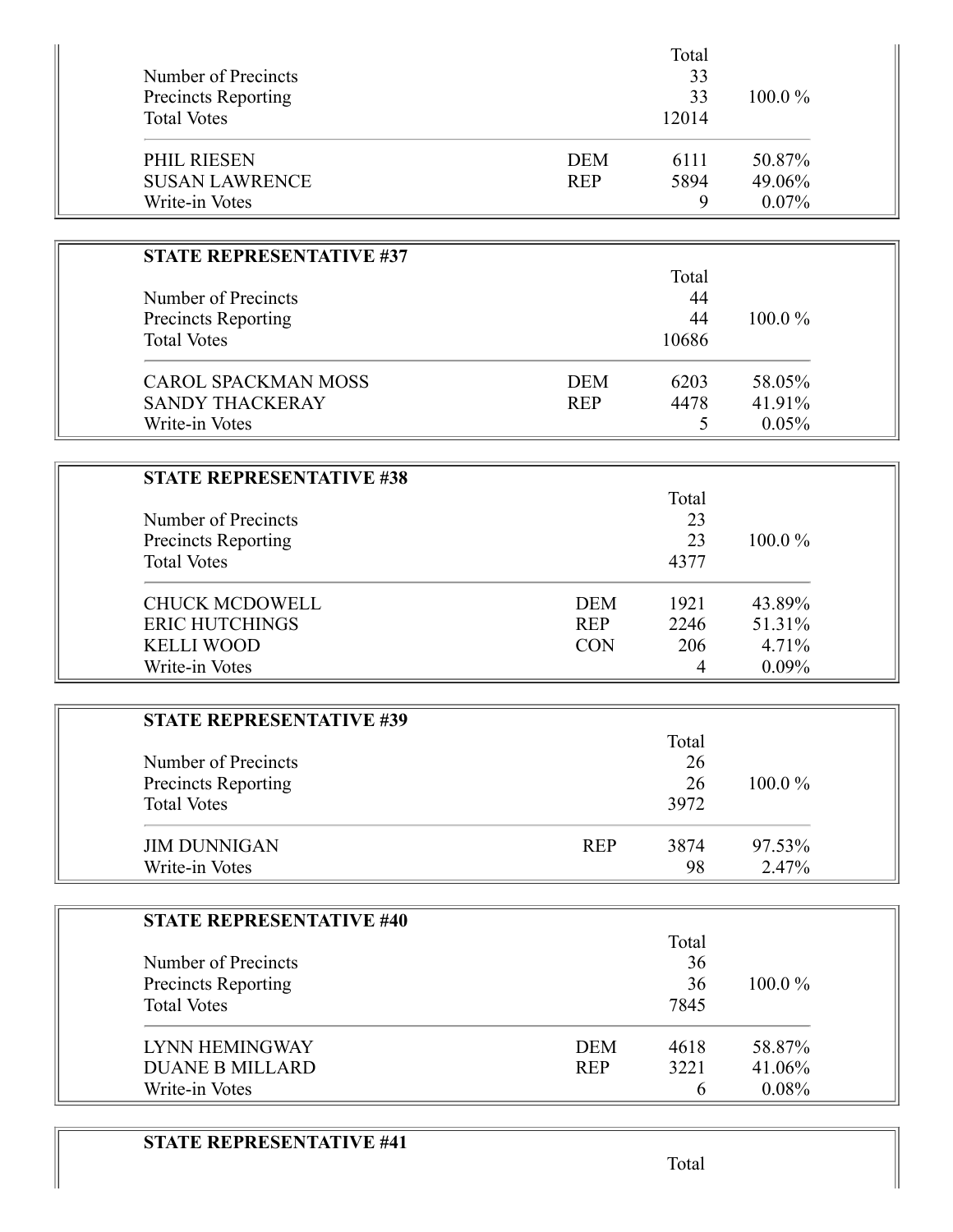| Number of Precincts             | 28         |       |           |  |
|---------------------------------|------------|-------|-----------|--|
| <b>Precincts Reporting</b>      |            | 28    | 100.0%    |  |
| <b>Total Votes</b>              |            | 4865  |           |  |
| <b>TODD E. KISER</b>            | <b>REP</b> | 4781  | 98.27%    |  |
| Write-in Votes                  |            | 84    | 1.73%     |  |
|                                 |            |       |           |  |
| <b>STATE REPRESENTATIVE #42</b> |            |       |           |  |
|                                 |            | Total |           |  |
| Number of Precincts             |            | 31    |           |  |
| <b>Precincts Reporting</b>      |            | 31    | 100.0%    |  |
| <b>Total Votes</b>              |            | 7632  |           |  |
| NORMAN L. SPRINGER              | <b>DEM</b> | 3136  | 41.09%    |  |
| <b>JIM BIRD</b>                 | <b>REP</b> | 4458  | 58.41%    |  |
| Write-in Votes                  |            | 38    | 0.50%     |  |
|                                 |            |       |           |  |
| <b>STATE REPRESENTATIVE #43</b> |            |       |           |  |
|                                 |            | Total |           |  |
| Number of Precincts             |            | 31    |           |  |
| Precincts Reporting             |            | 31    | 100.0%    |  |
| <b>Total Votes</b>              |            | 6233  |           |  |
|                                 |            |       |           |  |
| <b>WAYNE A. HARPER</b>          | <b>REP</b> | 4538  | 72.81%    |  |
| <b>BARBARA J. NEVILLE</b>       | <b>CON</b> | 1183  | 18.98%    |  |
| <b>TOM KING</b>                 | <b>DES</b> | 488   | 7.83%     |  |
| Write-in Votes                  |            | 24    | 0.39%     |  |
|                                 |            |       |           |  |
| <b>STATE REPRESENTATIVE #44</b> |            |       |           |  |
|                                 |            | Total |           |  |
| Number of Precincts             |            | 35    |           |  |
| Precincts Reporting             |            | 35    | $100.0\%$ |  |
| <b>Total Votes</b>              |            | 7755  |           |  |
| TIM M. COSGROVE                 | <b>DEM</b> | 4809  | 62.01%    |  |
| <b>RAYMOND J. POOLE</b>         | <b>REP</b> | 2939  | 37.90%    |  |
| Write-in Votes                  |            | 7     | 0.09%     |  |
|                                 |            |       |           |  |
| <b>STATE REPRESENTATIVE #45</b> |            |       |           |  |
|                                 |            | Total |           |  |
| Number of Precincts             |            | 57    |           |  |
| Precincts Reporting             |            | 57    | 100.0%    |  |
| <b>Total Votes</b>              |            | 7606  |           |  |
|                                 |            |       |           |  |
| <b>LAURA BLACK</b>              | <b>DEM</b> | 3792  | 49.86%    |  |
| <b>MARK WALKER</b>              | <b>REP</b> | 3810  | 50.09%    |  |
| Write-in Votes                  |            | 4     | 0.05%     |  |

## **STATE REPRESENTATIVE #46**

Number of Precincts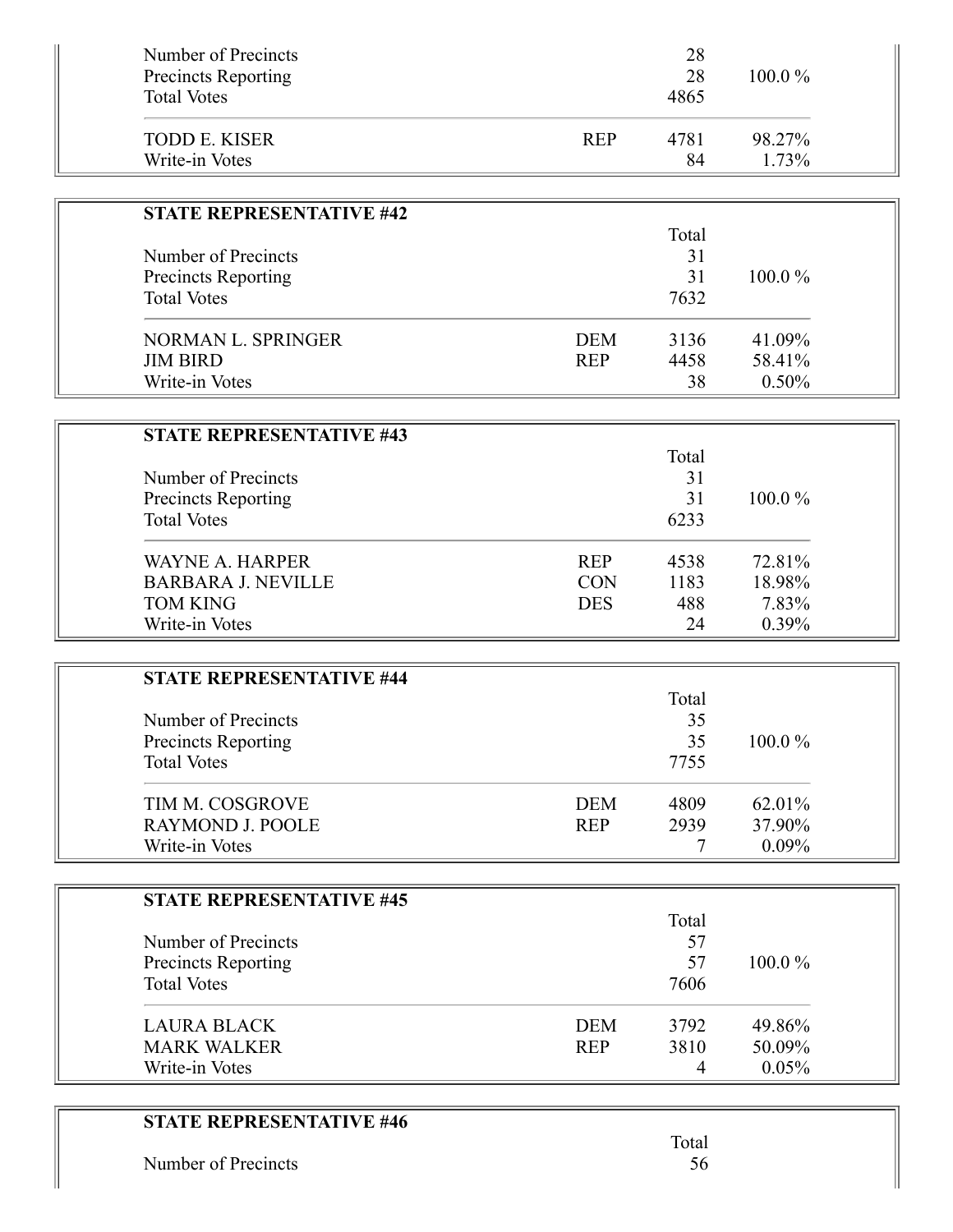| <b>Precincts Reporting</b><br><b>Total Votes</b> |            | 56<br>10259 | 100.0% |
|--------------------------------------------------|------------|-------------|--------|
| <b>KAREN W. MORGAN</b>                           | <b>DEM</b> | 6049        | 58.96% |
| <b>ROBYN BAGLEY</b>                              | <b>REP</b> | 4199        | 40.93% |
| Write-in Votes                                   |            | 11          | 0.11%  |
| <b>STATE REPRESENTATIVE #47</b>                  |            |             |        |
|                                                  |            | Total       |        |
| Number of Precincts                              |            | 39          |        |
| <b>Precincts Reporting</b>                       |            | 39          | 100.0% |
| <b>Total Votes</b>                               |            | 6062        |        |
| <b>STEVEN T. BICKMORE</b>                        | <b>DEM</b> | 2818        | 46.49% |
| <b>STEVEN R. MASCARO</b>                         | <b>REP</b> | 3240        | 53.45% |
| Write-in Votes                                   |            | 4           | 0.07%  |
| <b>STATE REPRESENTATIVE #48</b>                  |            |             |        |
|                                                  |            | Total       |        |
| Number of Precincts                              |            | 52          |        |
| Precincts Reporting                              |            | 52          | 100.0% |
| <b>Total Votes</b>                               |            | 8243        |        |
| <b>ERIC G. GUSTAFSON</b>                         | <b>DEM</b> | 3482        | 42.24% |
| <b>SYLVIA ANDERSEN</b>                           | <b>REP</b> | 4750        | 57.62% |
| Write-in Votes                                   |            | 11          | 0.13%  |
| <b>STATE REPRESENTATIVE #49</b>                  |            |             |        |
|                                                  |            | Total       |        |
| Number of Precincts                              |            | 47          |        |
| <b>Precincts Reporting</b>                       |            | 47          | 100.0% |
| <b>Total Votes</b>                               |            | 9148        |        |
| <b>F. JAY SEEGMILLER</b>                         | <b>DEM</b> | 4560        | 49.85% |
| <b>GREG J. CURTIS</b>                            | <b>REP</b> | 4580        | 50.07% |
| Write-in Votes                                   |            | 8           | 0.09%  |
| <b>STATE REPRESENTATIVE #50</b>                  |            |             |        |
|                                                  |            | Total       |        |
| Number of Precincts                              |            | 37          |        |
| <b>Precincts Reporting</b>                       |            | 37          | 100.0% |
| <b>Total Votes</b>                               |            | 9585        |        |
| MERLYNN T NEWBOLD                                | <b>REP</b> | 7968        | 83.13% |
|                                                  | <b>CON</b> | 1586        | 16.55% |
| <b>RANDY BROWNING</b>                            |            |             |        |

|                     | Total |             |
|---------------------|-------|-------------|
| Number of Precincts | 39    |             |
| Precincts Reporting | -39   | $100.0\,\%$ |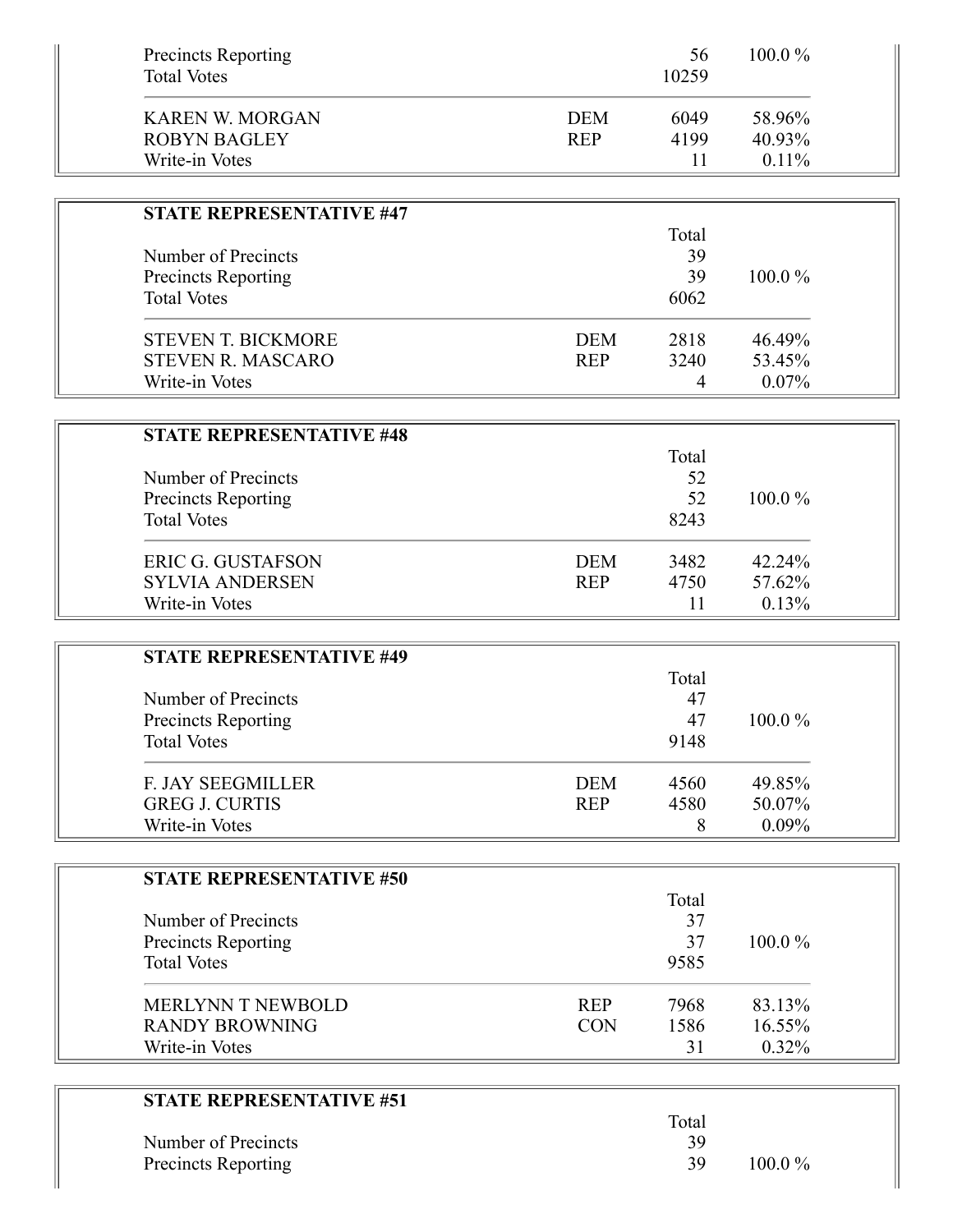| <b>Total Votes</b>    |            | 9510 |          |
|-----------------------|------------|------|----------|
| LISA M. JOHNSON       | <b>DEM</b> | 3800 | 39.96%   |
| <b>GREGORY HUGHES</b> | <b>REP</b> | 5480 | 57.62%   |
| MICHAEL T. RICHARDS   | <b>CON</b> | 226  | 2.38%    |
| Write-in Votes        |            | 4    | $0.04\%$ |

| <b>STATE REPRESENTATIVE #52</b> |            |       |        |
|---------------------------------|------------|-------|--------|
|                                 |            | Total |        |
| Number of Precincts             |            | 39    |        |
| <b>Precincts Reporting</b>      |            | 39    |        |
| <b>Total Votes</b>              |            | 9702  |        |
| <b>IAN C. SPENCER</b>           | <b>DEM</b> | 3288  | 33.89% |
| <b>CARL WIMMER</b>              | <b>REP</b> | 6406  | 66.03% |
| Write-in Votes                  |            | 8     | 0.08%  |

| <b>COUNTY CNCL AT-LARGE "C"</b> |            |        |           |
|---------------------------------|------------|--------|-----------|
|                                 |            | Total  |           |
| Number of Precincts             |            | 985    |           |
| <b>Precincts Reporting</b>      |            | 985    | $100.0\%$ |
| <b>Total Votes</b>              |            | 218667 |           |
| <b>JIM BRADLEY</b>              | <b>DEM</b> | 111556 | 51.02%    |
| <b>JANICE AUGER</b>             | <b>REP</b> | 96688  | 44.22%    |
| <b>CHUCK TRIPP</b>              | <b>DES</b> | 1497   | 0.68%     |
| DON W. JOHNSTUN                 | <b>LIB</b> | 3932   | 1.80%     |
| <b>JIMMY CADMAN</b>             | <b>PER</b> | 4868   | 2.23%     |
| Write-in Votes                  |            | 126    | 0.06%     |

| <b>COUNTY COUNCIL DIST#1</b> |            |       |           |
|------------------------------|------------|-------|-----------|
|                              |            | Total |           |
| Number of Precincts          |            | 133   |           |
| <b>Precincts Reporting</b>   |            | 133   | $100.0\%$ |
| <b>Total Votes</b>           |            | 32411 |           |
| <b>JOE HATCH</b>             | DEM        | 22800 | 70.35%    |
| <b>BENJAMIN KENDRICK</b>     | <b>REP</b> | 8138  | 25.11%    |
| <b>LILLI DECAIR</b>          | <b>PER</b> | 1449  | 4.47%     |
| Write-in Votes               |            | 24    | $0.07\%$  |

| <b>COUNTY COUNCIL DIST #3</b> |            |       |           |
|-------------------------------|------------|-------|-----------|
|                               |            | Total |           |
| Number of Precincts           |            | 124   |           |
| Precincts Reporting           |            | 124   | $100.0\%$ |
| <b>Total Votes</b>            |            | 27749 |           |
| DIANE TURNER                  | <b>DEM</b> | 13412 | 48.33%    |
| DAVID A. WILDE                | <b>REP</b> | 14319 | 51.60%    |
| Write-in Votes                |            | 18    | 0.06%     |

 $\mathbb{I}$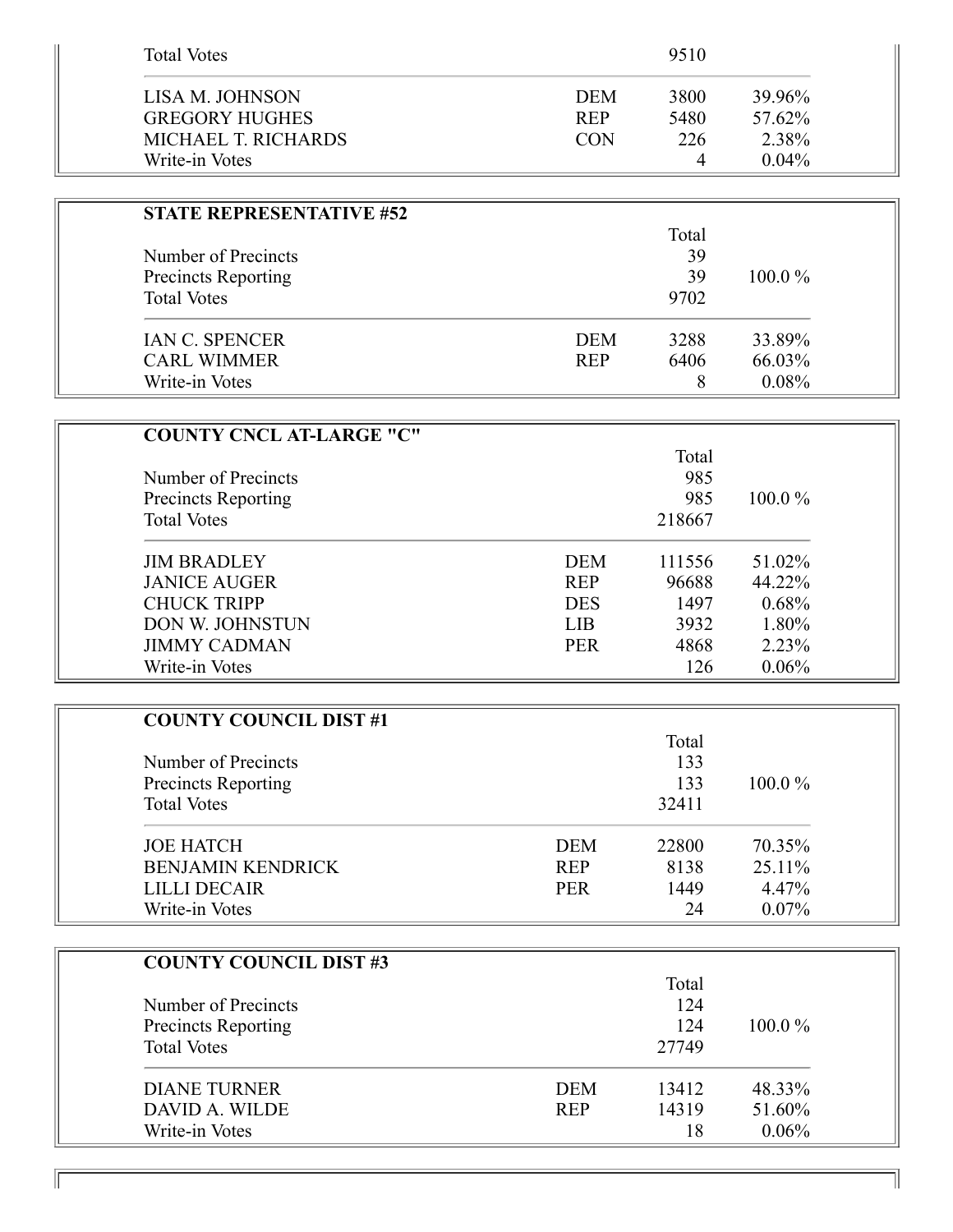| <b>COUNTY COUNCIL DIST #5</b>   |            |                      |        |
|---------------------------------|------------|----------------------|--------|
|                                 |            | Total                |        |
| Number of Precincts             |            | 144                  |        |
| <b>Precincts Reporting</b>      |            | 144                  | 100.0% |
| <b>Total Votes</b>              |            | 33533                |        |
|                                 |            |                      |        |
| <b>NATE HENDRICKS</b>           | <b>DEM</b> | 11240                | 33.52% |
| <b>JEFF ALLEN</b>               | <b>REP</b> | 20900                | 62.33% |
| DEANNA L. TAYLOR                | <b>DES</b> | 1370                 | 4.09%  |
| Write-in Votes                  |            | 23                   | 0.07%  |
|                                 |            |                      |        |
| <b>COUNTY ASSESSOR</b>          |            |                      |        |
|                                 |            | Total                |        |
| Number of Precincts             |            | 985                  |        |
| <b>Precincts Reporting</b>      |            | 985                  | 100.0% |
| <b>Total Votes</b>              |            | 215435               |        |
| <b>JOSIE VALDEZ</b>             | <b>DEM</b> | 95036                | 44.11% |
| <b>LEE GARDNER</b>              | <b>REP</b> | 120268               | 55.83% |
| Write-in Votes                  |            | 131                  | 0.06%  |
|                                 |            |                      |        |
| <b>COUNTY DISTRICT ATTORNEY</b> |            |                      |        |
|                                 |            | Total                |        |
| Number of Precincts             |            | 985                  |        |
| <b>Precincts Reporting</b>      |            | 985                  | 100.0% |
| <b>Total Votes</b>              |            | 219776               |        |
|                                 |            |                      |        |
| <b>SIM GILL</b>                 |            | <b>DEM</b><br>102428 | 46.61% |
| LOHRA L. MILLER                 |            | <b>REP</b><br>109579 | 49.86% |
| <b>ROB LATHAM</b>               |            | <b>LIB</b><br>7694   | 3.50%  |
| Write-in Votes                  |            | 75                   | 0.03%  |
| <b>COUNTY AUDITOR</b>           |            |                      |        |
|                                 |            | Total                |        |
| Number of Precincts             |            | 985                  |        |
| Precincts Reporting             |            | 985                  | 100.0% |
| <b>Total Votes</b>              |            | 214329               |        |
|                                 |            |                      |        |
| <b>JEFF HATCH</b>               | <b>DEM</b> | 107725               | 50.26% |
| <b>SEAN THOMAS</b>              | <b>REP</b> | 106490               | 49.69% |
| Write-in Votes                  |            | 114                  | 0.05%  |
|                                 |            |                      |        |
| <b>COUNTY CLERK</b>             |            | Total                |        |
| Number of Precincts             |            | 985                  |        |
|                                 |            | 985                  |        |
| <b>Precincts Reporting</b>      |            |                      | 100.0% |
| <b>Total Votes</b>              |            | 219587               |        |
| <b>SHERRIE SWENSEN</b>          | <b>DEM</b> | 126786               | 57.74% |
| <b>CARRIE DICKSON</b>           | <b>REP</b> | 83336                | 37.95% |
| <b>CHARLES BONSALL</b>          | <b>LIB</b> | 4424                 | 2.01%  |
|                                 |            |                      |        |

LAWRENCE REY TOPHAM PER 4994 2.27%

 $\parallel$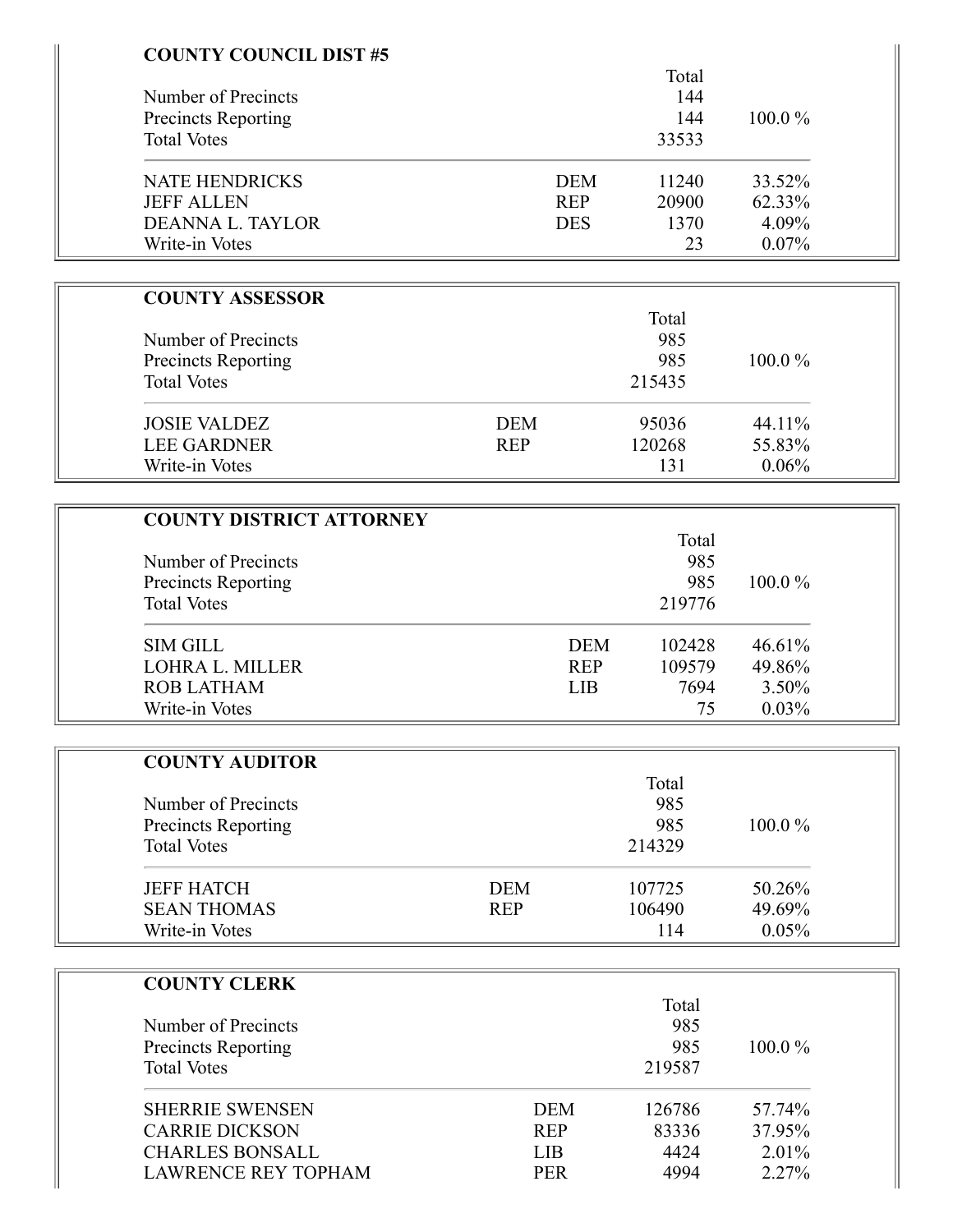| <b>COUNTY RECORDER</b>     |            |        |           |
|----------------------------|------------|--------|-----------|
|                            |            | Total  |           |
| Number of Precincts        |            | 985    |           |
| <b>Precincts Reporting</b> |            | 985    | $100.0\%$ |
| <b>Total Votes</b>         |            | 214998 |           |
| <b>LESLIE REBERG</b>       | <b>DEM</b> | 102076 | 47.48%    |
| <b>GARY OTT</b>            | <b>REP</b> | 112813 | 52.47%    |
| Write-in Votes             |            | 109    | 0.05%     |

| <b>COUNTY SHERIFF</b> |  |
|-----------------------|--|
|-----------------------|--|

| Number of Precincts<br><b>Precincts Reporting</b><br><b>Total Votes</b> |            | Total<br>985<br>985<br>220908 | $100.0\%$ |
|-------------------------------------------------------------------------|------------|-------------------------------|-----------|
| <b>JIM WINDER</b>                                                       | <b>DEM</b> | 140825                        | 63.75%    |
| AARON D. KENNARD                                                        | <b>REP</b> | 79928                         | 36.18%    |
| Write-in Votes                                                          |            | 155                           | $0.07\%$  |

| <b>COUNTY SURVEYOR</b>     |            |        |           |
|----------------------------|------------|--------|-----------|
|                            |            | Total  |           |
| Number of Precincts        |            | 985    |           |
| <b>Precincts Reporting</b> |            | 985    | $100.0\%$ |
| <b>Total Votes</b>         |            | 164382 |           |
| <b>REID DEMMAN</b>         | <b>REP</b> | 162158 | 98.65%    |
| Write-in Votes             |            | 2224   | 1.35%     |

| <b>COUNTY TREASURER</b>   |            |        |           |
|---------------------------|------------|--------|-----------|
|                           |            | Total  |           |
| Number of Precincts       |            | 985    |           |
| Precincts Reporting       |            | 985    | $100.0\%$ |
| <b>Total Votes</b>        |            | 214155 |           |
| <b>BILLIE LARSON</b>      | <b>DEM</b> | 93097  | 43.47%    |
| <b>LARRY W RICHARDSON</b> | <b>REP</b> | 113438 | 52.97%    |
| <b>KELTON M. BAKER</b>    | <b>LIB</b> | 7548   | 3.52%     |
| Write-in Votes            |            | 72     | 0.03%     |

| <b>STATE SCHOOL BOARD#3</b> |       |           |
|-----------------------------|-------|-----------|
|                             | Total |           |
| Number of Precincts         | 46    |           |
| <b>Precincts Reporting</b>  | 46    | $100.0\%$ |
| <b>Total Votes</b>          | 8616  |           |
| EDWARD A. DALTON            | 3324  | 38.58%    |
| <b>RICHARD MOSS</b>         | 5266  | 61.12%    |
| Write-in Votes              | 26    | $0.30\%$  |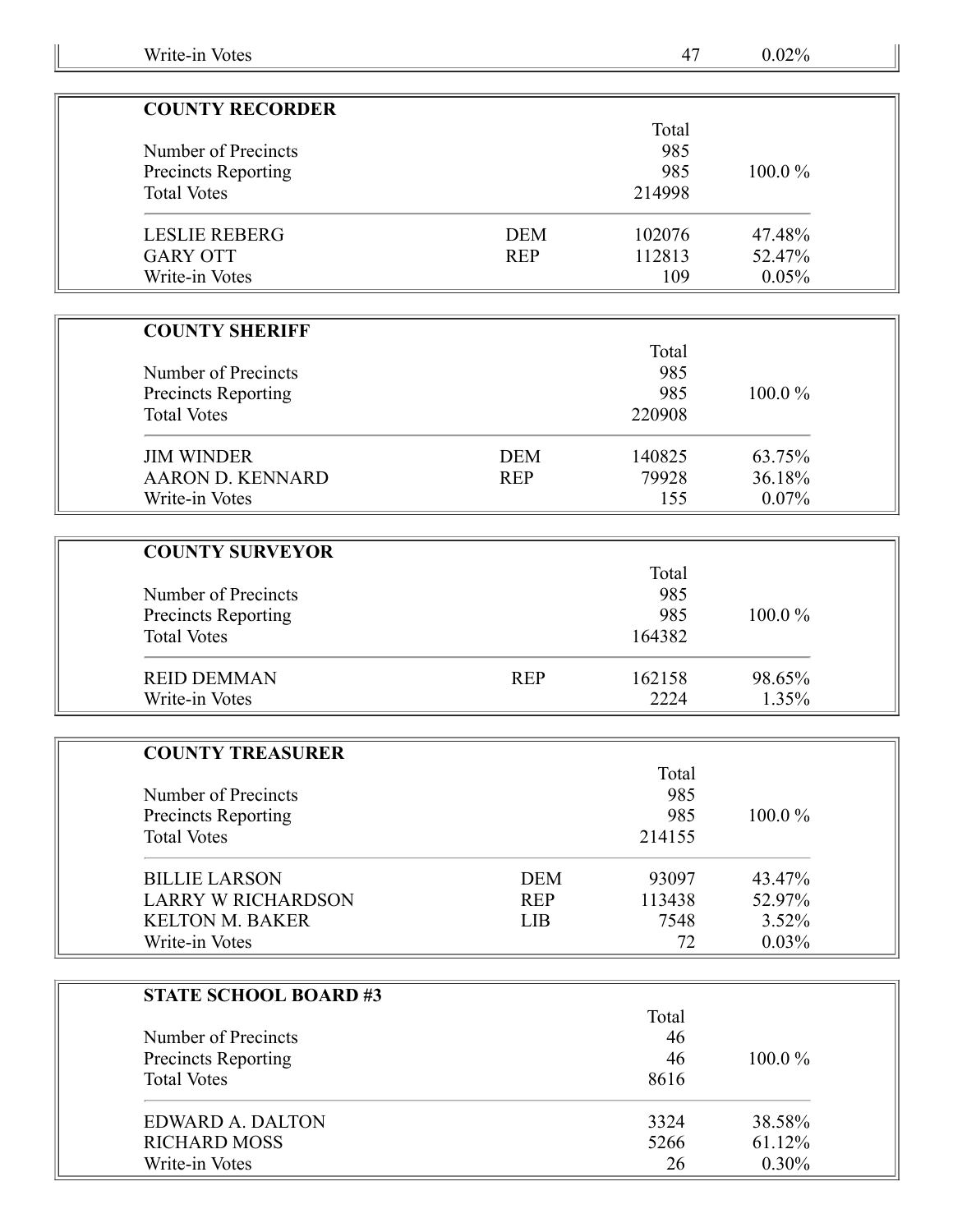| <b>STATE SCHOOL BOARD #6</b>  |       |        |  |
|-------------------------------|-------|--------|--|
|                               | Total |        |  |
| Number of Precincts           | 109   |        |  |
| Precincts Reporting           | 109   | 100.0% |  |
| <b>Total Votes</b>            | 18429 |        |  |
| MICHAEL G. JENSEN             | 10898 | 59.14% |  |
| <b>TIM BEAGLEY</b>            | 7462  | 40.49% |  |
| Write-in Votes                | 69    | 0.37%  |  |
|                               |       |        |  |
| <b>STATE SCHOOL BOARD #9</b>  |       |        |  |
|                               | Total |        |  |
| Number of Precincts           | 125   |        |  |
| <b>Precincts Reporting</b>    | 125   | 100.0% |  |
| <b>Total Votes</b>            | 21593 |        |  |
| <b>DENIS R. MORRILL</b>       | 21401 | 99.11% |  |
| Write-in Votes                | 192   | 0.89%  |  |
|                               |       |        |  |
| <b>STATE SCHOOL BOARD #10</b> |       |        |  |
|                               | Total |        |  |
| Number of Precincts           | 209   |        |  |
| <b>Precincts Reporting</b>    | 209   | 100.0% |  |
| <b>Total Votes</b>            | 30246 |        |  |
| <b>LAUREL BROWN</b>           | 30060 | 99.39% |  |
| Write-in Votes                | 186   | 0.61%  |  |
|                               |       |        |  |
| <b>SLC SCHOOL DIST#3</b>      |       |        |  |
|                               | Total |        |  |
| Number of Precincts           | 27    |        |  |
| Precincts Reporting           | 27    | 100.0% |  |
| <b>Total Votes</b>            | 5715  |        |  |
| <b>DOUGLAS NELSON</b>         | 5654  | 98.93% |  |
| Write-in Votes                | 61    | 1.07%  |  |
|                               |       |        |  |
| <b>SLC SCHOOL DIST #4</b>     |       |        |  |
|                               | Total |        |  |
| Number of Precincts           | 25    |        |  |
| Precincts Reporting           | 25    | 100.0% |  |
| <b>Total Votes</b>            | 3576  |        |  |
| <b>MARK A. MAXFIELD</b>       | 3516  | 98.32% |  |
| Write-in Votes                | 60    | 1.68%  |  |
|                               |       |        |  |
| <b>SLC SCHOOL DIST #6</b>     |       |        |  |
|                               | Total |        |  |

| Number of Precincts |           |
|---------------------|-----------|
| Precincts Reporting | $100.0\%$ |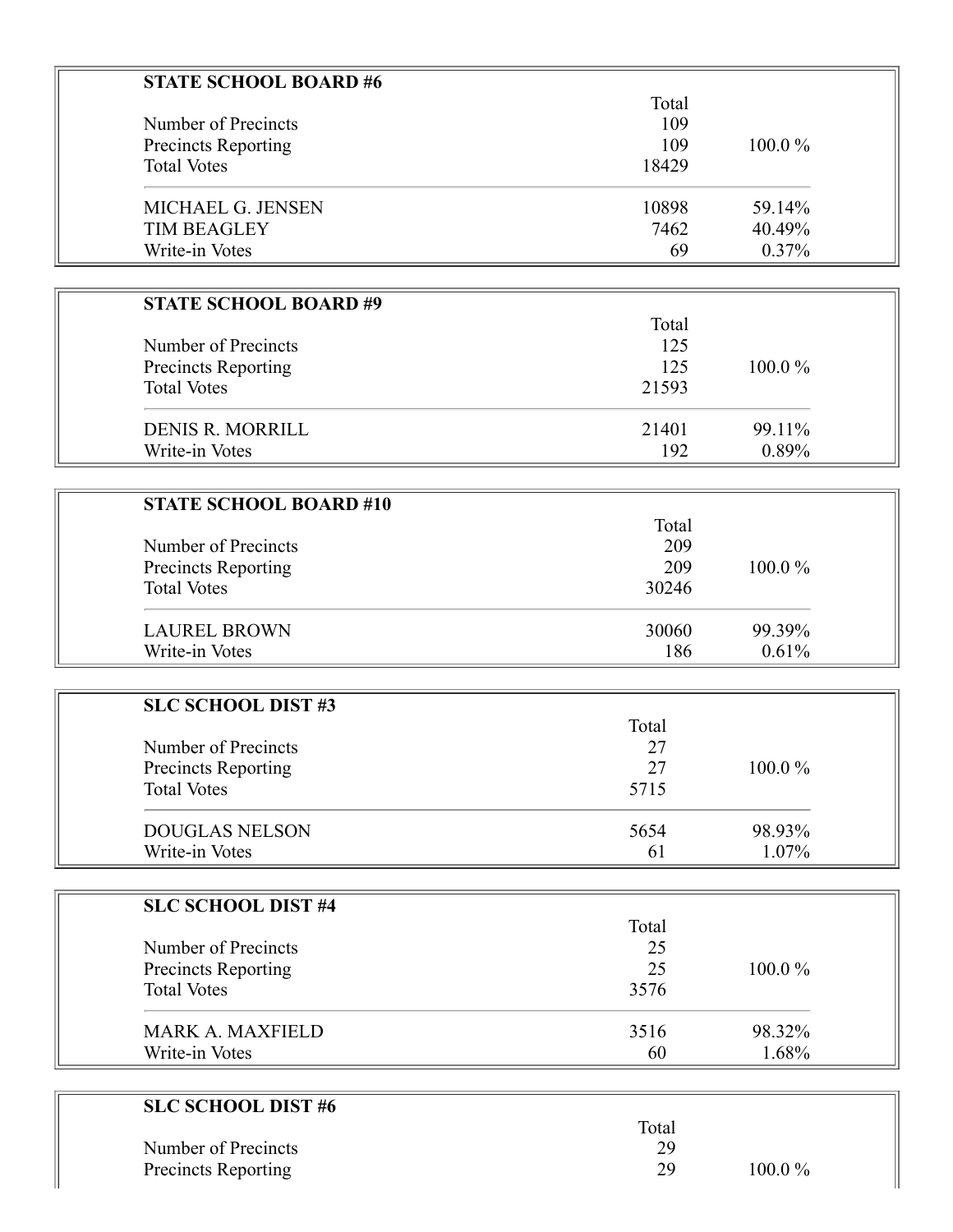| <b>Total Votes</b>            | 7202  |        |
|-------------------------------|-------|--------|
| <b>LAUREL HEATH YOUNG</b>     | 7127  | 98.96% |
| Write-in Votes                | 75    | 1.04%  |
|                               |       |        |
| <b>GRANITE SCHOOL DIST #3</b> |       |        |
|                               | Total |        |
| Number of Precincts           | 34    |        |
| <b>Precincts Reporting</b>    | 34    | 100.0% |
| <b>Total Votes</b>            | 5307  |        |
| <b>CONNIE C. BURGESS</b>      | 3653  | 68.83% |
| NATHANIEL J. CHILDS           | 1629  | 30.70% |
| Write-in Votes                | 25    | 0.47%  |
|                               |       |        |
| <b>GRANITE SCHOOL DIST #5</b> |       |        |
|                               | Total |        |
| Number of Precincts           | 33    |        |
| Precincts Reporting           | 33    | 100.0% |
| <b>Total Votes</b>            | 6664  |        |
| <b>JUDY A. WEEKS</b>          | 3038  | 45.59% |
| <b>TERRY H. BAWDEN</b>        | 3616  | 54.26% |
| Write-in Votes                | 10    | 0.15%  |
|                               |       |        |
| <b>GRANITE SCHOOL DIST #6</b> |       |        |
|                               | Total |        |
| Number of Precincts           | 33    |        |
| <b>Precincts Reporting</b>    | 33    | 100.0% |
| <b>Total Votes</b>            | 7276  |        |
| <b>DIANA BEVAN</b>            | 3197  | 43.94% |
| <b>JULENE JOLLEY</b>          | 4050  | 55.66% |
| Write-in Votes                | 29    | 0.40%  |
|                               |       |        |
| <b>GRANITE SCHOOL DIST #7</b> |       |        |
|                               | Total |        |
| Number of Precincts           | 46    |        |
| <b>Precincts Reporting</b>    | 46    | 100.0% |
| <b>Total Votes</b>            | 8809  |        |
| <b>GAYLEEN GANDY</b>          | 4492  | 50.99% |
| <b>HANK BERTOCH</b>           | 4298  | 48.79% |
| Write-in Votes                | 19    | 0.22%  |
|                               |       |        |
| <b>JORDAN SCHOOL DIST #1</b>  |       |        |
|                               | Total |        |

|                     | Tutai |           |
|---------------------|-------|-----------|
| Number of Precincts | 46    |           |
| Precincts Reporting | 46    | $100.0\%$ |
| <b>Total Votes</b>  | 8264  |           |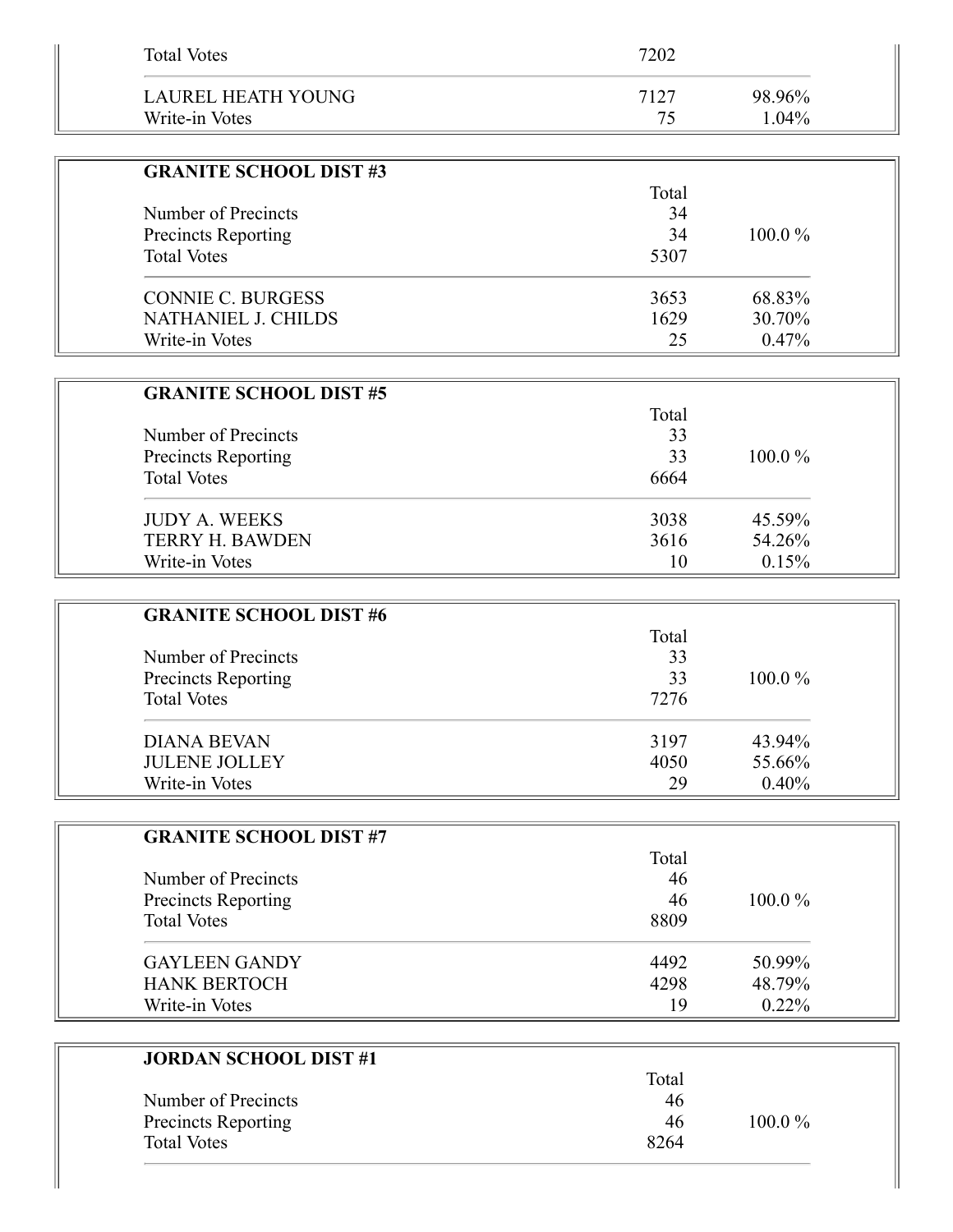| PEGGY JO KENNETT             | 4301             | 52.05%   |  |
|------------------------------|------------------|----------|--|
| <b>LORI CURTICE</b>          | 3935             | 47.62%   |  |
| Write-in Votes               | 28               | 0.34%    |  |
|                              |                  |          |  |
| <b>JORDAN SCHOOL DIST #2</b> |                  |          |  |
|                              | Total            |          |  |
| Number of Precincts          | 83               |          |  |
| Precincts Reporting          | 83               | 100.0%   |  |
| <b>Total Votes</b>           | 10358            |          |  |
| <b>ELLEN S. WALLACE</b>      | 10248            | 98.94%   |  |
| Write-in Votes               | 110              | 1.06%    |  |
|                              |                  |          |  |
| <b>JORDAN SCHOOL DIST #3</b> |                  |          |  |
|                              | Total            |          |  |
| Number of Precincts          | 80               |          |  |
| <b>Precincts Reporting</b>   | 80               | 100.0%   |  |
| <b>Total Votes</b>           | 13194            |          |  |
|                              |                  |          |  |
| <b>JERRY S. CHRISTENSEN</b>  | 6461             | 48.97%   |  |
| KIM MURPHY HORIUCHI          | 6706             | 50.83%   |  |
| Write-in Votes               | 27               | 0.20%    |  |
|                              |                  |          |  |
| <b>JORDAN SCHOOL DIST #6</b> |                  |          |  |
|                              | Total            |          |  |
| Number of Precincts          | 74               |          |  |
| Precincts Reporting          | 74               | 100.0%   |  |
| <b>Total Votes</b>           | 7901             |          |  |
| TRACY SCOTT COWDELL          | 3944             | 49.92%   |  |
| <b>LYNETTE PHILLIPS</b>      | 3931             | 49.75%   |  |
| Write-in Votes               | 26               | 0.33%    |  |
|                              |                  |          |  |
| <b>MURRAY SCHOOL DIST #2</b> |                  |          |  |
|                              | Total            |          |  |
| Number of Precincts          | 8                |          |  |
| <b>Precincts Reporting</b>   | 8                | 100.0%   |  |
| <b>Total Votes</b>           | 1797             |          |  |
|                              |                  |          |  |
| DARRELL L. PEHRSON           | 1784             | 99.28%   |  |
| Write-in Votes               | 13               | 0.72%    |  |
|                              |                  |          |  |
| <b>MURRAY SCHOOL DIST #3</b> |                  |          |  |
|                              | Total            |          |  |
| Number of Precincts          |                  |          |  |
| <b>Precincts Reporting</b>   | 7                | 100.0%   |  |
| <b>Total Votes</b>           | 1477             |          |  |
| <b>XANDER GORDON</b>         | 618              | 41.84%   |  |
| <b>G. LLOYD NAYLOR</b>       | 859              | 58.16%   |  |
| Write-in Votes               | $\boldsymbol{0}$ | $0.00\%$ |  |
|                              |                  |          |  |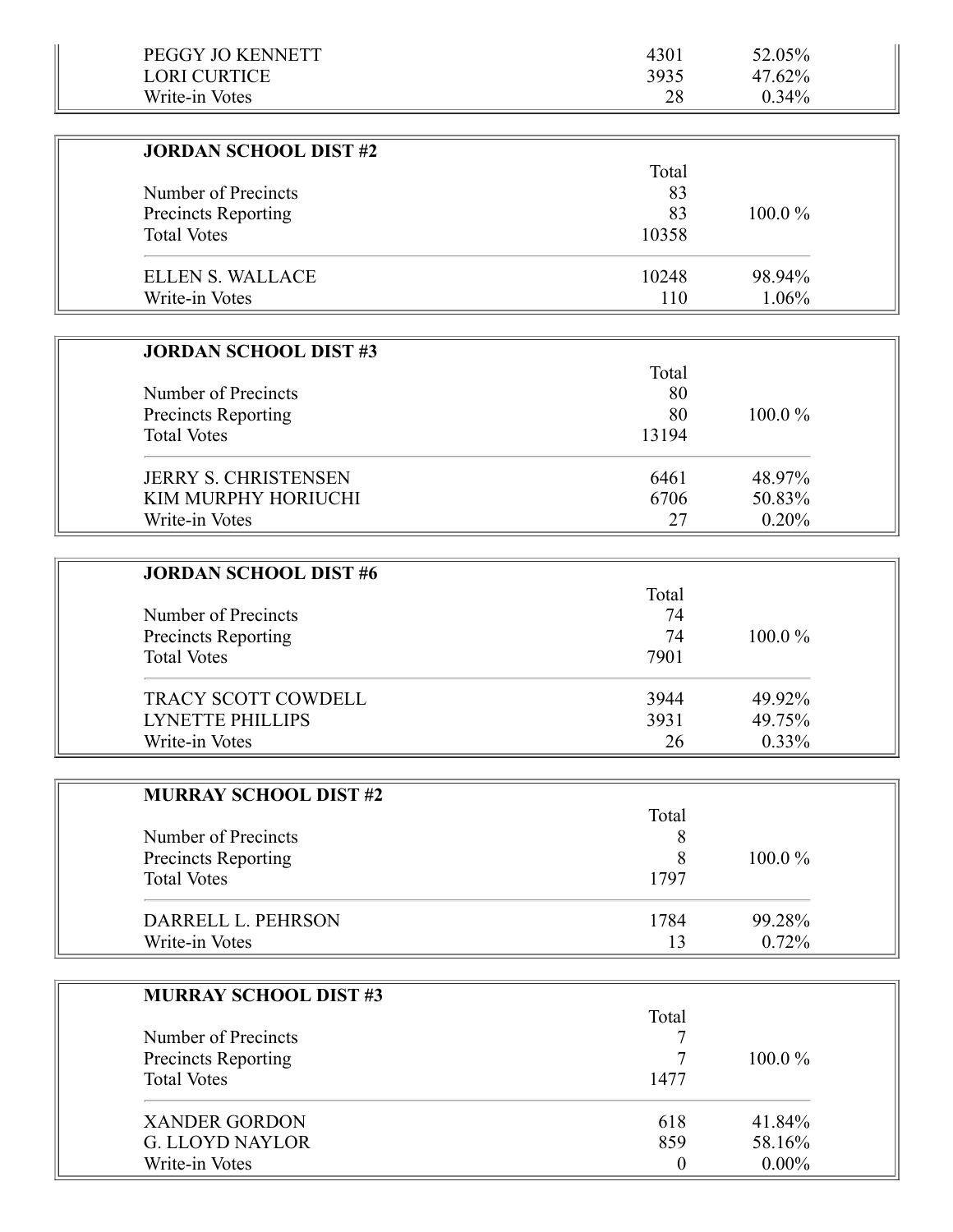| <b>MURRAY SCHOOL DIST #4</b> |       |           |
|------------------------------|-------|-----------|
|                              | Total |           |
| Number of Precincts          |       |           |
| Precincts Reporting          | 8     | $100.0\%$ |
| <b>Total Votes</b>           | 1268  |           |
| <b>LAURA S. BAKER</b>        | 1258  | 99.21%    |
| Write-in Votes               | 10    | $0.79\%$  |

| <b>COPPERTON TOWNSHIP</b>                                               |                    |           |
|-------------------------------------------------------------------------|--------------------|-----------|
| Number of Precincts<br><b>Precincts Reporting</b><br><b>Total Votes</b> | Total              | $100.0\%$ |
|                                                                         |                    |           |
|                                                                         |                    |           |
|                                                                         | <b>RONDE ADAMS</b> |           |
| <b>HENRY ARRIZ</b>                                                      | 166                | 50.61%    |
| Write-in Votes                                                          | 13                 | 3.96%     |

| <b>EMIGRATION TOWNSHIP</b> | Total |           |
|----------------------------|-------|-----------|
| Number of Precincts        |       |           |
| Precincts Reporting        |       | $100.0\%$ |
| <b>Total Votes</b>         | 64    |           |
| <b>JOHN K. MORRIS</b>      | 19    | 29.69%    |
| Write-in Votes             | 45    | 70.31%    |

÷.

| <b>RONALD E. NEHRING</b> |        |        |
|--------------------------|--------|--------|
|                          | Total  |        |
| Number of Precincts      | 985    |        |
| Precincts Reporting      | 985    | 100.0% |
| <b>Total Votes</b>       | 190078 |        |
| <b>YES</b>               | 146134 | 76.88% |
| N <sub>O</sub>           | 43944  | 23.12% |

| <b>JILL N. PARRISH</b> |        |        |
|------------------------|--------|--------|
|                        | Total  |        |
| Number of Precincts    | 985    |        |
| Precincts Reporting    | 985    | 100.0% |
| <b>Total Votes</b>     | 193305 |        |
| <b>YES</b>             | 150688 | 77.95% |
| NO                     | 42617  | 22.05% |

| WILLIAM W.BARRETT, JR. |       |           |
|------------------------|-------|-----------|
|                        | Total |           |
| Number of Precincts    | 985   |           |
| Precincts Reporting    | 985   | $100.0\%$ |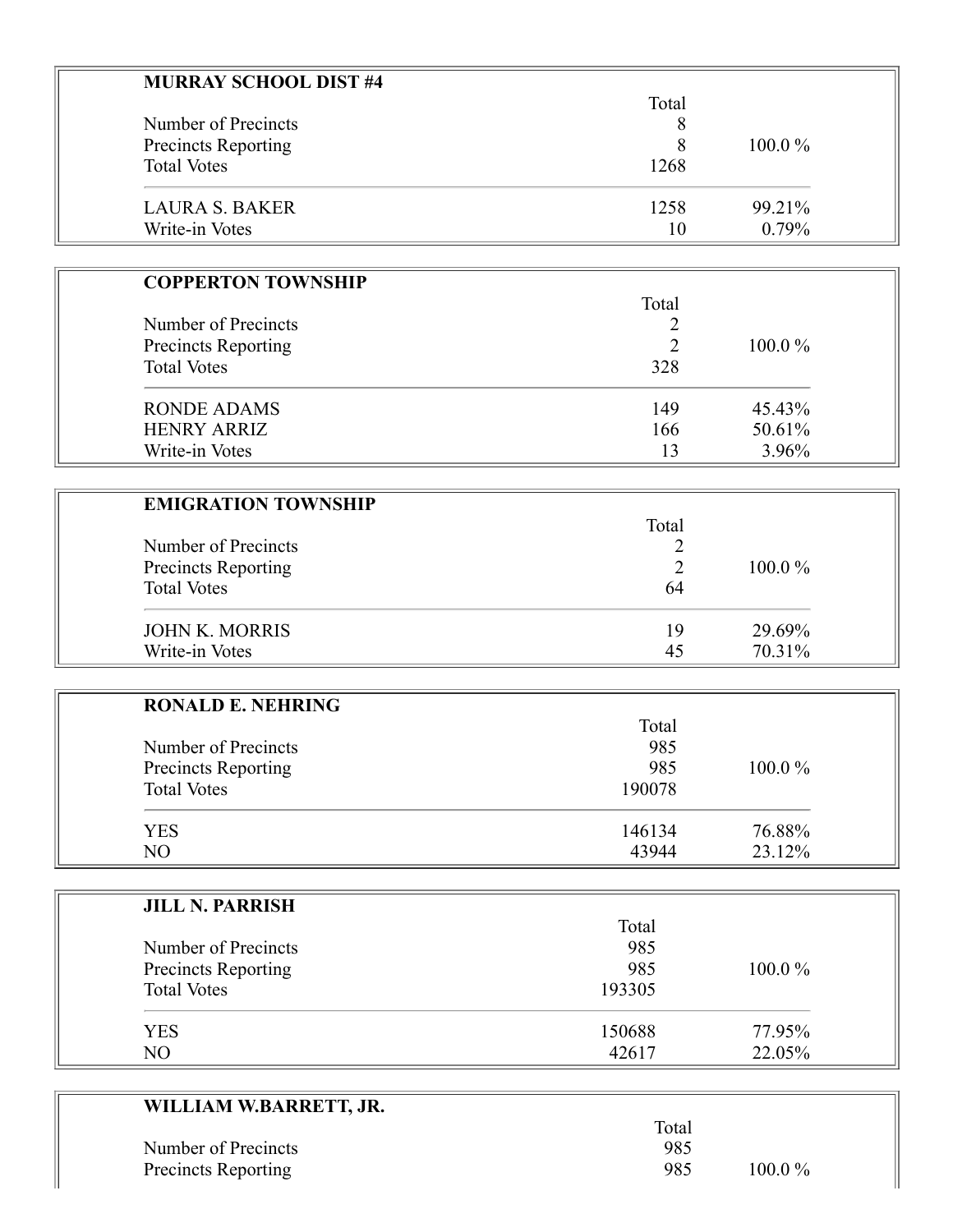| <b>Total Votes</b>                        | 192534     |        |
|-------------------------------------------|------------|--------|
| <b>YES</b>                                | 146869     | 76.28% |
| NO                                        | 45665      | 23.72% |
|                                           |            |        |
| <b>ANN BOYDEN</b>                         |            |        |
|                                           | Total      |        |
| Number of Precincts                       | 985<br>985 | 100.0% |
| Precincts Reporting<br><b>Total Votes</b> | 192771     |        |
|                                           |            |        |
| <b>YES</b>                                | 150526     | 78.09% |
| NO                                        | 42245      | 21.91% |
|                                           |            |        |
| JOSEPH C. FRATTO, JR.                     |            |        |
|                                           | Total      |        |
| Number of Precincts                       | 985<br>985 | 100.0% |
| Precincts Reporting<br><b>Total Votes</b> | 192375     |        |
|                                           |            |        |
| <b>YES</b>                                | 148572     | 77.23% |
| NO                                        | 43803      | 22.77% |
|                                           |            |        |
| <b>ROYAL I. HANSEN</b>                    |            |        |
|                                           | Total      |        |
| Number of Precincts                       | 985        |        |
| Precincts Reporting                       | 985        | 100.0% |
| <b>Total Votes</b>                        | 191468     |        |
| <b>YES</b>                                | 149150     | 77.90% |
| NO                                        | 42318      | 22.10% |
|                                           |            |        |
| <b>LESLIE A. LEWIS</b>                    |            |        |
|                                           | Total      |        |
| Number of Precincts                       | 985        |        |
| Precincts Reporting                       | 985        | 100.0% |
| <b>Total Votes</b>                        | 198868     |        |
| <b>YES</b>                                | 89092      | 44.80% |
| NO                                        | 109776     | 55.20% |
|                                           |            |        |
| <b>SHEILA K. MCCLEVE</b>                  |            |        |
|                                           | Total      |        |
| Number of Precincts                       | 985        |        |
| Precincts Reporting                       | 985        | 100.0% |
| <b>Total Votes</b>                        | 191811     |        |
| <b>YES</b>                                | 148595     | 77.47% |
| NO                                        | 43216      | 22.53% |
|                                           |            |        |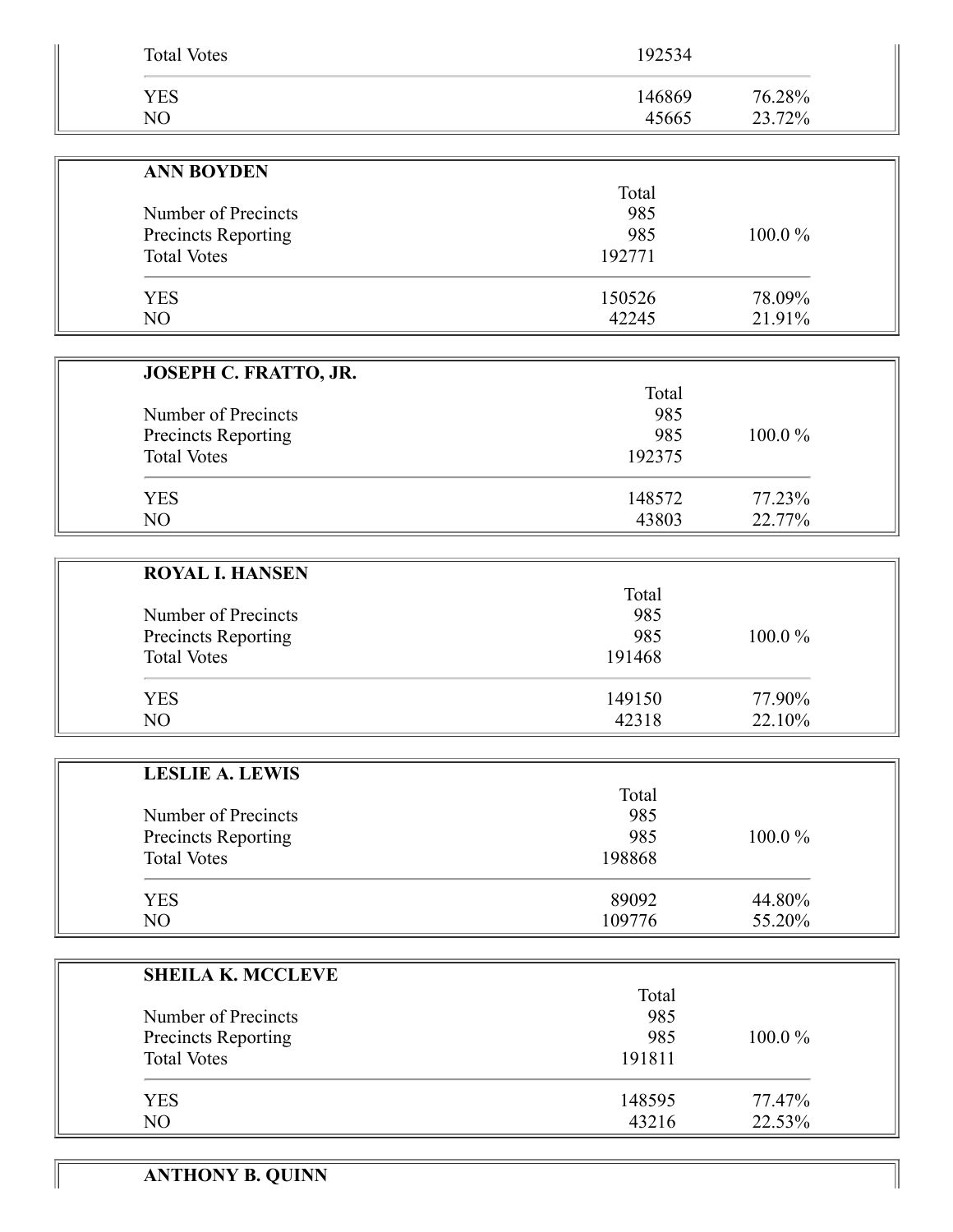| Number of Precincts<br><b>Precincts Reporting</b><br><b>Total Votes</b> | Total<br>985<br>985<br>191470 | $100.0\%$ |
|-------------------------------------------------------------------------|-------------------------------|-----------|
| <b>YES</b>                                                              | 149380                        | 78.02%    |
| NO                                                                      | 42090                         | 21.98%    |

| <b>STEPHEN L. ROTH</b> |        |           |
|------------------------|--------|-----------|
|                        | Total  |           |
| Number of Precincts    | 985    |           |
| Precincts Reporting    | 985    | $100.0\%$ |
| <b>Total Votes</b>     | 191172 |           |
| <b>YES</b>             | 149478 | 78.19%    |
| N <sub>O</sub>         | 41694  | 21.81%    |

| <b>CHARLES D. BEHRENS, JR.</b> |        |           |
|--------------------------------|--------|-----------|
|                                | Total  |           |
| Number of Precincts            | 985    |           |
| Precincts Reporting            | 985    | $100.0\%$ |
| <b>Total Votes</b>             | 190972 |           |
| <b>YES</b>                     | 149572 | 78.32%    |
| NO                             | 41400  | 21.68%    |

| <b>ELIZABETH A. LINDSLEY</b> |        |           |
|------------------------------|--------|-----------|
|                              | Total  |           |
| Number of Precincts          | 985    |           |
| Precincts Reporting          | 985    | $100.0\%$ |
| <b>Total Votes</b>           | 192079 |           |
| <b>YES</b>                   | 147791 | 76.94%    |
| NO                           | 44288  | 23.06%    |

| <b>C. DANE NOLAN</b> |        |           |
|----------------------|--------|-----------|
|                      | Total  |           |
| Number of Precincts  | 985    |           |
| Precincts Reporting  | 985    | $100.0\%$ |
| <b>Total Votes</b>   | 191168 |           |
| <b>YES</b>           | 150412 | 78.68%    |
| NO                   | 40756  | 21.32%    |

| PEGGY ACOMB         |       |           |
|---------------------|-------|-----------|
|                     | Total |           |
| Number of Precincts | 228   |           |
| Precincts Reporting | 228   | $100.0\%$ |
| <b>Total Votes</b>  | 39445 |           |
| YES                 | 30188 | 76.53%    |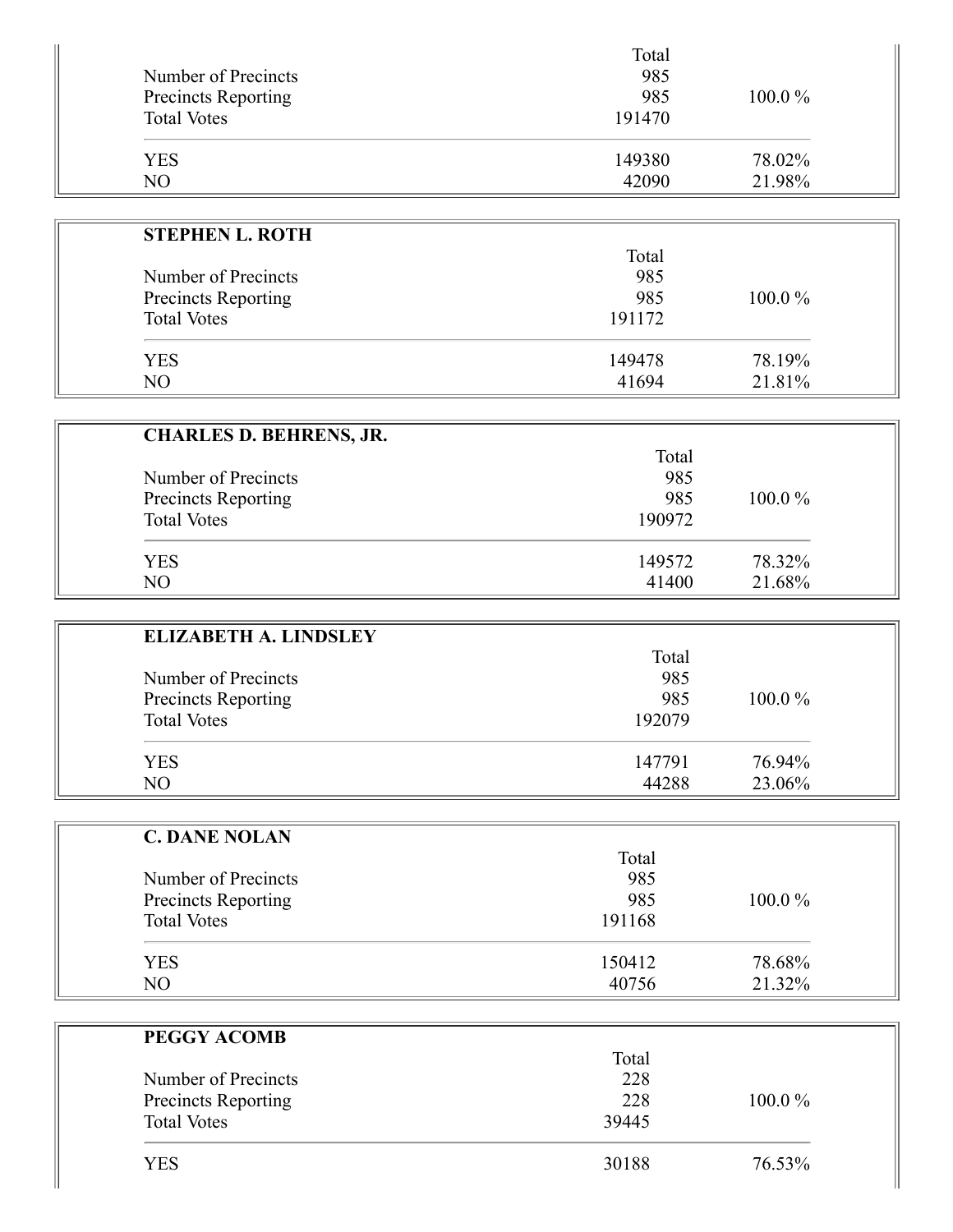| NO                             | 9257   | 23.47% |  |
|--------------------------------|--------|--------|--|
|                                |        |        |  |
| <b>HOLLY M. BARRINGHAM</b>     | Total  |        |  |
| Number of Precincts            | 228    |        |  |
| Precincts Reporting            | 228    | 100.0% |  |
| <b>Total Votes</b>             | 39059  |        |  |
|                                |        |        |  |
| <b>YES</b>                     | 30654  | 78.48% |  |
| NO                             | 8405   | 21.52% |  |
|                                |        |        |  |
| <b>SHAUNA GRAVES-ROBERTSON</b> |        |        |  |
| Number of Precincts            | 228    | Total  |  |
| <b>Precincts Reporting</b>     | 228    | 100.0% |  |
| <b>Total Votes</b>             | 39170  |        |  |
|                                |        |        |  |
| <b>YES</b>                     | 30411  | 77.64% |  |
| NO                             | 8759   | 22.36% |  |
|                                |        |        |  |
| <b>CONSTITUTIONAL AMEND 1</b>  |        |        |  |
|                                | Total  |        |  |
| Number of Precincts            | 985    |        |  |
| Precincts Reporting            | 985    | 100.0% |  |
| <b>Total Votes</b>             | 210018 |        |  |
| <b>FOR</b>                     | 127837 | 60.87% |  |
| <b>AGAINST</b>                 | 82181  | 39.13% |  |
|                                |        |        |  |
| <b>COUNTY PROP 1</b>           |        |        |  |
|                                | Total  |        |  |
| Number of Precincts            | 985    |        |  |
| Precincts Reporting            | 985    | 100.0% |  |
| <b>Total Votes</b>             | 214261 |        |  |
| FOR THE ISSUANCE OF            | 145409 | 67.87% |  |
| <b>AGAINST THE ISSUANCE</b>    | 68852  | 32.13% |  |
|                                |        |        |  |
| <b>COUNTY PROP 2</b>           |        |        |  |
|                                | Total  |        |  |
| Number of Precincts            | 985    |        |  |
| Precincts Reporting            | 985    | 100.0% |  |
| <b>Total Votes</b>             | 217199 |        |  |
|                                |        |        |  |
| FOR THE ISSUANCE OF            | 154649 | 71.20% |  |

| Total |           |  |
|-------|-----------|--|
| 985   |           |  |
| 985   | $100.0\%$ |  |
|       |           |  |